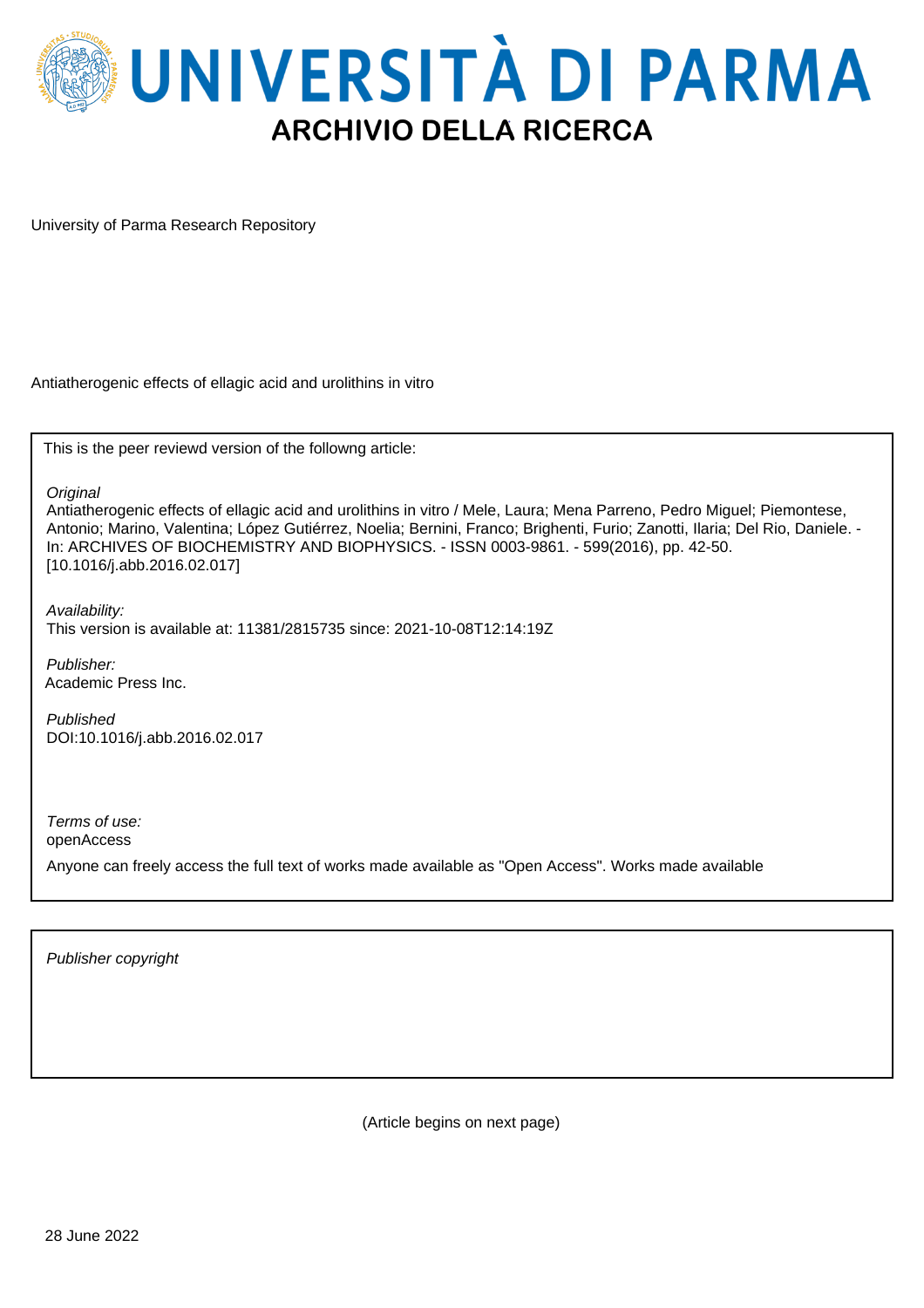| $\mathbf{1}$   | ANTIATHEROGENIC EFFECTS OF ELLAGIC ACID AND UROLITHINS IN VITRO                                                                                                    |
|----------------|--------------------------------------------------------------------------------------------------------------------------------------------------------------------|
| $\overline{2}$ | Laura Mele <sup>1</sup> , Pedro Mena <sup>1</sup> , Antonio Piemontese <sup>2</sup> , Valentina Marino <sup>2</sup> , Noelia López-Gutiérrez <sup>3</sup> , Franco |
| 3              | Bernini <sup>2</sup> , Furio Brighenti <sup>1</sup> , Ilaria Zanotti <sup>2*</sup> , Daniele Del Rio <sup>1,4*</sup>                                               |
| 4              |                                                                                                                                                                    |
| 5              | <sup>1</sup> Human Nutrition Unit, Department of Food Science, University of Parma, Via Volturno 39, 43125                                                         |
| 6              | Parma, Italy.                                                                                                                                                      |
| $\overline{7}$ | <sup>2</sup> Department of Pharmacy, University of Parma, Viale delle Scienze 27a, 43124 Parma, Italy.                                                             |
| 8              | <sup>3</sup> Group "Analytical Chemistry of Contaminants", Department of Chemistry and Physics (Analytical                                                         |
| 9              | Chemistry Area), University of Almería, Carretera de Sacramento s/n, E-04120 Almería, Spain.                                                                       |
| 10             | <sup>4</sup> The Need for Nutrition Education/Innovation Programme (NNEdPro), University of Cambridge,                                                             |
| 11             | Cambridge, UK.                                                                                                                                                     |
| 12             |                                                                                                                                                                    |
| 13             |                                                                                                                                                                    |
| 14             |                                                                                                                                                                    |
| 15             | * Corresponding authors. Address: Department of Pharmacy, University of Parma Viale delle Scienze                                                                  |
| 16             | 27a, 43124 Parma, Italy. Fax: +39 0521 905040 (I. Zanotti). Address: The Laboratory of                                                                             |
| 17             | Phytochemicals in Physiology, Human Nutrition Unit, Department of Food Science, Medical School                                                                     |

- 18 Building C, Via Volturno 39, University of Parma, 43125 Parma, Italy. Fax: +39 0521 903832 (D. Del
- 19 Rio). E-mail addresses: ilaria.zanotti@unipr.it (I.Zanotti), daniele.delrio@unipr.it (D. Del Rio).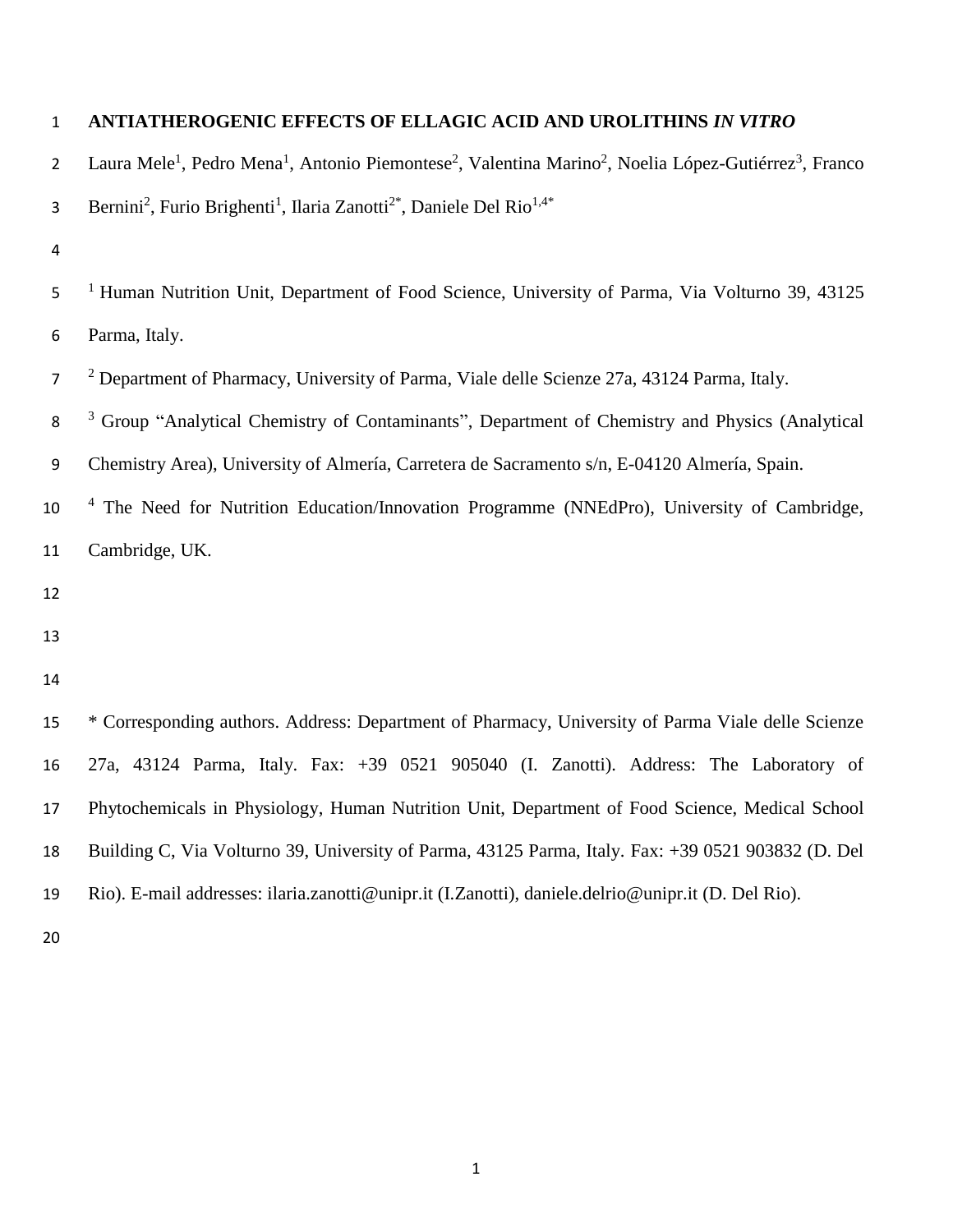# **Abstract**

 Atherosclerosis, one of the leading causes of death worldwide, is characterized by impaired endothelial function and lipid metabolism, among other factors. Ellagitannins are a class of phenolic compound that may play a role in cardiovascular health. This work aimed to study the potential atheroprotective effects of urolithins, ellagitannin-derived gut microbiota metabolites, on different key factors in atherosclerosis development: the ability of monocytes to adhere to endothelial cells and the uptake and efflux of cholesterol by macrophages. The biotransformations urolithins may undergo in peripheral cells were also evaluated. Results indicated that some urolithins and ellagic acid, at physiologically relevant concentrations, were able to reduce the adhesion of THP-1 monocytes to human umbilical vein endothelial cells (HUVECs) and the secretion of a cellular adhesion molecule (sVCAM-1) and pro- inflammatory cytokine (IL-6). Urolithin C, a combination of urolithins A and B, and ellagic acid also decreased the accumulation of cholesterol in THP-1-derived macrophages treated with hypercholesterolemic serum and acetylated LDL, but they were not able to promote cholesterol efflux. 34 The analysis of cell media by UHPLC-ESI-MS<sup>n</sup> indicated urolithins and ellagic underwent extensive metabolism within vascular cells, representing significant sulfate and methyl conjugation. This evidence indicates atherosclerotic processes may be attenuated by urolithins following ellagitannin consumption, however, future human intervention trials are required to establish if regular intake of ellagitannin-rich foodstuffs attenuates atherosclerotic.

**Keywords:** atherosclerosis, cholesterol transport, endothelial function, ellagitannin metabolites,

urolithins, peripheral metabolism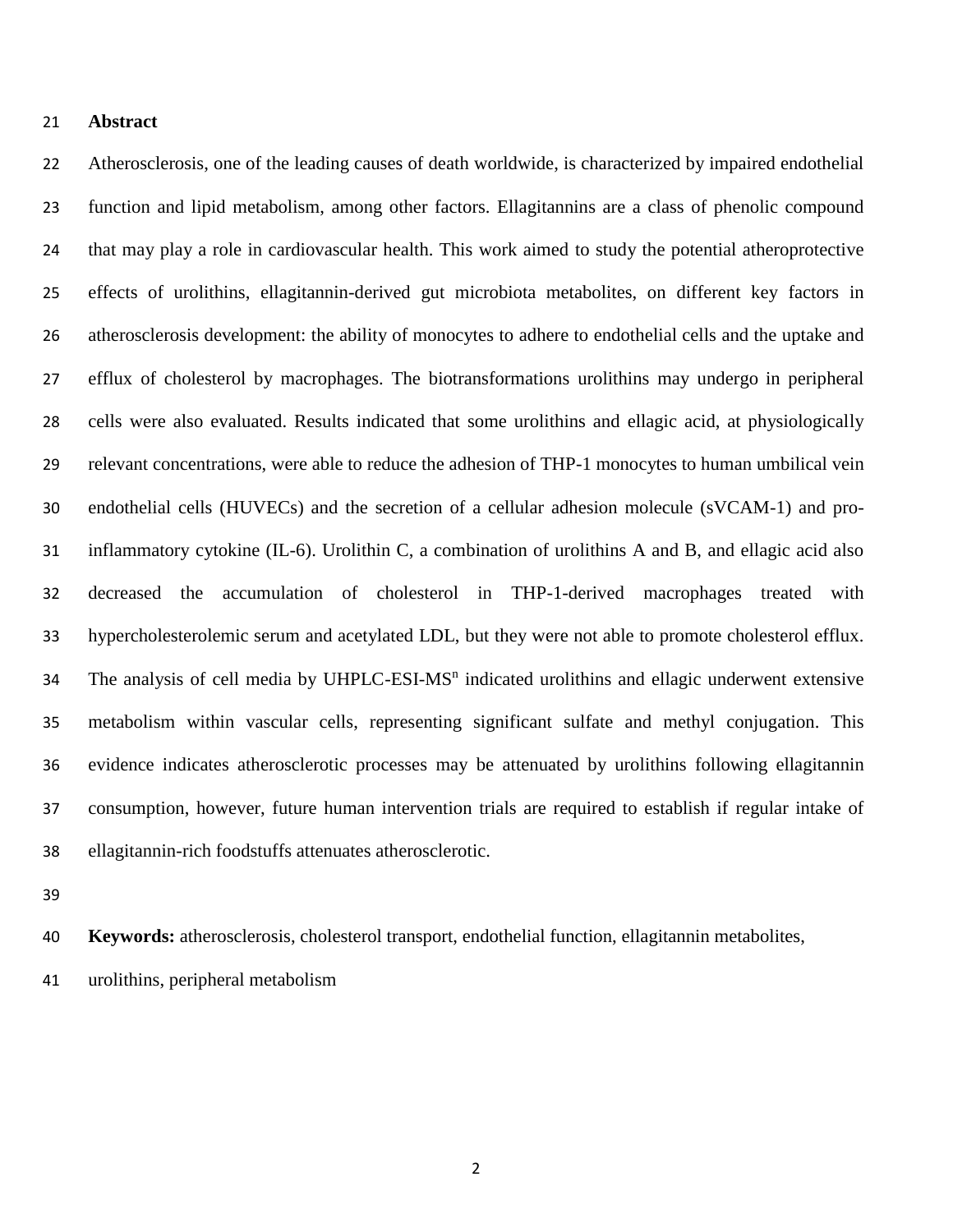# **1. Introduction**

 Atherosclerosis is a chronic disorder caused by multiple factors that impair vascular function and damage the artery wall. Dysfunctional endothelium, characterized by increased expression of cell adhesion molecules such as vascular cell adhesion molecule-1 (VCAM-1) and intercellular adhesion molecule-1 (ICAM-1), allows accumulation of monocytes in the subendothelial matrix. Infiltrated monocytes differentiate into cells with macrophage and/or dendritic cell-like features. Uptake of oxidized low density lipoprotein (oxLDL) and native LDL by these cell types (via scavenger receptors or fluid phase pinocytosis, respectively), leads to foam cell formation [\[1,](#page-17-0) [2\]](#page-17-1). The presence of lipid-rich foam cells contributes to plaque formation and eventually progresses to the clinical presentation of atherosclerosis [\[3\]](#page-17-2).

 Ellagitannins are a subclass of hydrolysable tannins characterized by the presence of ellagic acid (EA) and glucose [\[4\]](#page-17-3). They are mostly found in fruits such as pomegranate, raspberries, strawberries, blackberries, blueberries, muscadine grapes and persimmon, nuts including walnuts, pistachio, cashew, and hazelnuts, and oak-aged wines (where tannins are released from the barrels) [\[5\]](#page-17-4). For the past decade, many studies have focused on the *in vitro* atheroprotective effect of ellagitannin-rich extracts. Ellagitannin extracts have been reported to delay LDL oxidation [\[6\]](#page-17-5) and to reduce cholesterol accumulation in macrophages, both inhibiting the uptake and stimulating high density lipoprotein (HDL) efflux [\[7\]](#page-18-0). Ellagitannins have been shown to improve vascular function through inducing the expression of endothelial nitric oxide synthase (eNOS) in human artery endothelial cells [\[8,](#page-18-1) [9\]](#page-18-2), inhibiting platelet aggregation and monocyte adhesion to endothelial cells, and reducing the expression of ICAM-1 and VCAM-1 in human endothelial cells [\[10\]](#page-18-3)*.* Some of these protective effects were confirmed *in vivo* in animal and human studies, where consumption of ellagitannins from different sources was mostly associated with improvement of serum lipid profile and antioxidant activity [\[11,](#page-18-4) [12\]](#page-18-5). However, the number of intervention studies conducted to date is limited and most of the *in vitro*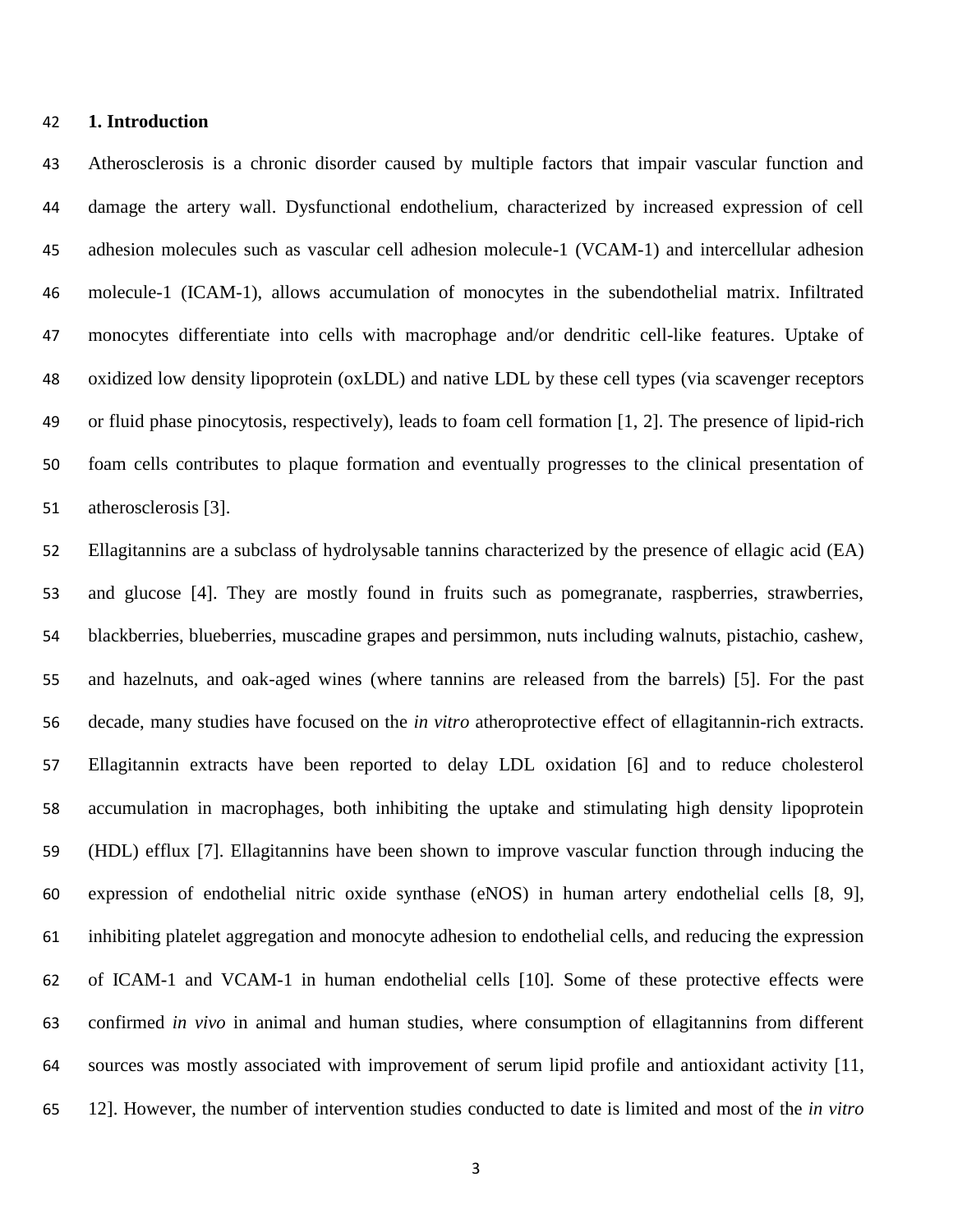studies have been poorly designed, since cells of the vascular system were exposed to plant extracts rich in ellagitannins, which are unlikely to reach the systemic circulation after consumption of ellagitannin-containing foodstuffs [\[5,](#page-17-4) [11\]](#page-18-4). It now established that ellagitannins are hydrolyzed in the small intestine, releasing EA; the free EA is poorly absorbed and more than 99% of it is metabolized by the gut microbiota, forming the bioavailable urolithins. Urolithins are molecules characterized by a common 6*H*-dibenzo[*b*,*d*]pyran-6-one nucleus and a decreasing number of phenolic hydroxyl groups 72 (urolithin  $D \rightarrow C \rightarrow A \rightarrow B$ ) [\[13,](#page-18-6) [14\]](#page-18-7). They can be further metabolized by phase II enzymes (methylation, glucuronidation and sulfation), mainly by enterocytes and hepatocytes, and appear in circulation at low micromolar concentrations [\[15\]](#page-19-0).

 Despite a limited number of studies attempting to elucidate the anti-inflammatory properties of urolithins in endothelial cells and macrophages [\[16,](#page-19-1) [17\]](#page-19-2), very little is known about the preventive role of urolithins in atherosclerosis. Therefore, the aim of the present study was to evaluate the potential atheroprotective effects of urolithins with diverse patterns of hydroxylation, on different key atherogenic processes, namely monocyte adhesion to endothelial cells and cholesterol transport. Distinct emphasis was placed on the ability of urolithins to promote cholesterol efflux, a strong predictor of the extent of atherosclerosis, which is inversely associated to cardiovascular risk [\[18,](#page-19-3) [19\]](#page-19-4). This work also aimed to identify the cellular mechanisms underlying the cardioprotective effects of ellagitannin-containing foodstuffs. Moreover, considering the extensive biotransformations that urolithins are likely to undergo in peripheral cells [\[20\]](#page-19-5), the metabolism of these ellagitannin-derived molecules in the applied cell models was studied.

- **2. Material and methods**
- **2.1. Materials**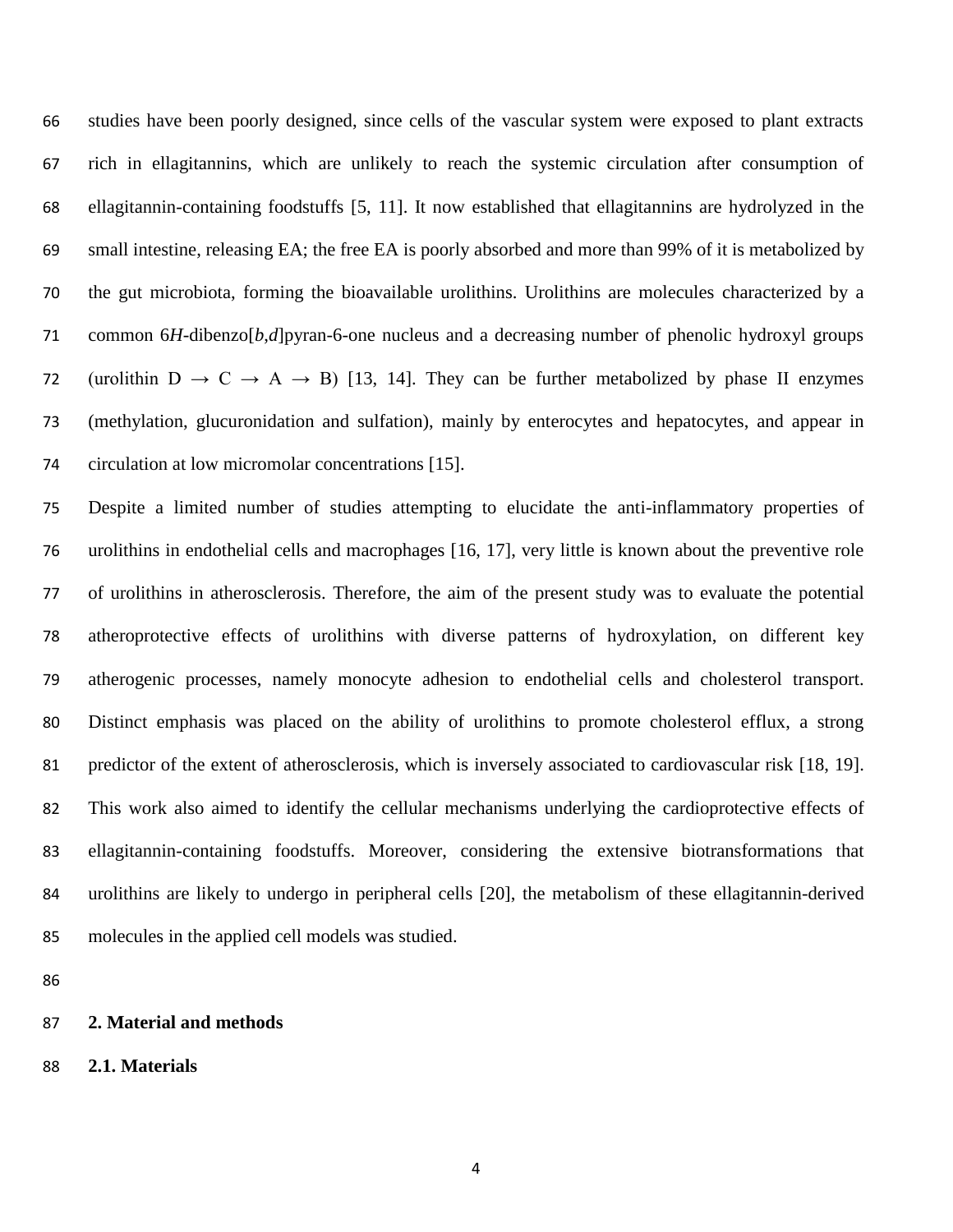Fetal calf serum (FCS), bovine serum albumin (BSA), Acyl CoA:cholesterol acyltranferase (ACAT) inhibitor, DNase, phorbol, 12-myristate, 13-acetate (PMA), and bovine skin-derived gelatin solution were purchased from Sigma-Aldrich (St. Louis, MO, USA). RPMI/HEPES culture medium and PBS were from Lonza (Walkersville, MD, USA). Tumor Necrosis Factor-α (TNF-α), Medium 200, Low Serum Growth Supplement Kit, Amplex Red Cholesterol Assay Kit, soluble VCAM-1 (sVCAM-1) ELISA kit, and IL-6 ELISA kit from Thermo Fisher Scientific (Waltham, MA USA). [1,2- 95 <sup>3</sup>H]cholesterol was obtained from PerkinElmer (Boston, USA). Human LDL were kindly provided by Prof. Calabresi (University of Milan, Italy) and were acetylated (acLDL) according to Basu et al. [\[21\]](#page-19-6). Human serum was collected with approved consent from healthy normolipidemic individuals. Hypercholesterolemic serum was collected with informed consent from patients affected by familial hypercholesterolemia at the Reference Center for Hereditary Dyslipidaemias (Pisa, Italy) and pooled. Urolithin A (Uro A) and urolithin B (Uro B) were provided by Prof. O. Dangles (INRA, Avignon, France), while urolithins C and D (Uro C and Uro D) were purchased from Dalton Pharma Services (Toronto, ON, Canada). EA was from Sigma-Aldrich. All solvents and reagents for extraction and UHPLC-MS analysis were purchased from Carlo Erba Reagents (Milan, Italy).

# 2.2. **Cells**

 Human Umbilical Vein Endothelial Cells (HUVECs) were purchased from GIBCO, Life Technologies (Frederick, MD, USA) and cultured in Medium 200 supplemented with Low Serum Growth Supplement Kit (as recommended by the manufactory). HUVECs were used for experiments between II and V passage.

Human monocytes-derived macrophages THP-1 were purchased from ATCC (Teddington, UK) and

cultured in RPMI/HEPES supplemented with 1 mM sodium pyruvate, 50 μM β-mercaptoethanol, 2.5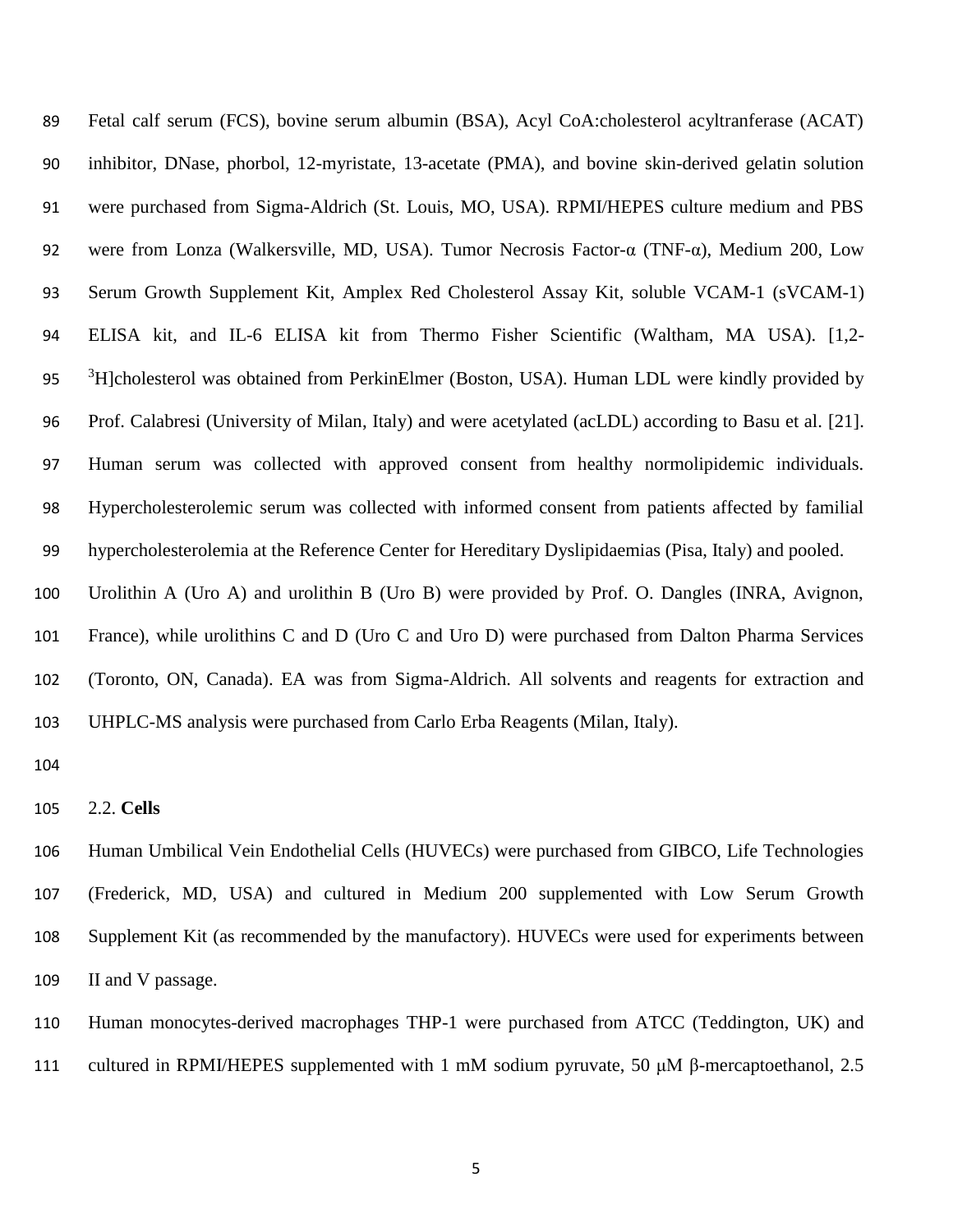mg/mL glucose and 10% FCS. Differentiation into macrophages was obtained by treating cells with 50 ng/mL of PMA for 72 h.

#### **2.3. Monocyte adhesion to endothelial cells**

 HUVECs were grown on gelatin-coated 96-well plates (30.000 cells/well) until confluence. Cells were treated with or without urolithins A, B, C, and D, and EA at 10 µM for 6 h. An association of Uro A 118 and Uro B at 10  $\mu$ M each (named Uro A+Uro B, 10  $\mu$ M) was also tested. During the last 2 h of treatment, cells were incubated with 15 ng/mL TNF-α. THP-1 monocytes were labeled with 5 µM calcein and a cell suspension was added to the HUVECs monolayers (50.000 cells/well). Cells were co- incubated for 30 min, following rinsing of unbound THP-1 and subsequent determination of adherent cells fluorometrically. Results were expressed as percentage of adherence of control TNF-α treated cells.

# **2.4. IL-6 and sVCAM secretion in endothelial cells**

 HUVECs were seeded on gelatin-coated 24-well plates (180.000 cells/well) until confluence. Cells were pre-treated with or without Uro C, Uro D, association of Uro A and Uro B (Uro A+Uro B), and 128 EA at  $10\mu$ M for 6 h. After 18 h incubation with the treatments and 15 ng/mL TNF- $\alpha$ , cell supernatants 129 were collected and immediately frozen at -80 °C. IL-6 and sVCAM protein levels were quantified in HUVEC cell surnatants by using commercial enzyme-linked immunosorbent assays, according to the manufacturer's instructions. Results of IL-6 and sVCAM were expressed as pg/mL and ng/mL, respectively.

#### **2.5. Macrophage cholesterol loading**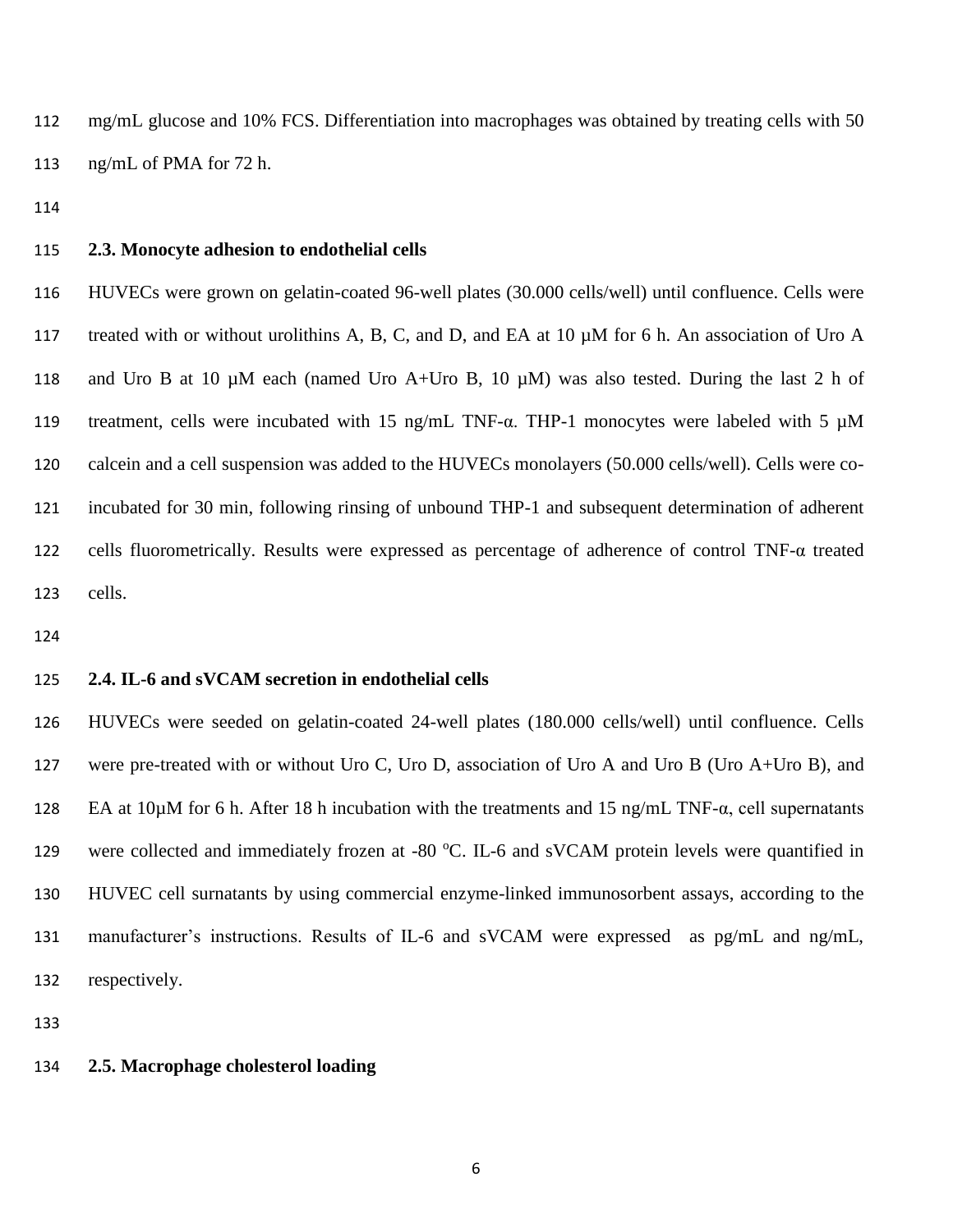THP-1-derived macrophages were cultured in the presence of human hypercholesterolemic serum (HCS) (5%, v/v) or acetylated LDL (acLDL) (50 µg/mL) to induce foam cell formation, with or 137 without urolithins A, B, C, and D, combination of Uro A and Uro B (Uro A+Uro B), and EA at 10 µM. After 24 h cells were lysed using 1% sodium cholate and DNAse (50 U/mL). Cholesterol was measured by fluorimetric analysis with the Amplex Red Cholesterol Assay Kit, according to manufactures instructions. The amount of cholesterol in each well was corrected for the protein content of the well and successively expressed as percentage of cholesterol content of control cholesterol- loaded cells. Protein content in the lysate was measured by the use of bicinchoninic acid assay [\[22\]](#page-19-7). The same protocol was used to evaluate the effect of the treatments on cholesterol content in THP-1- derived macrophages before exposure to HCS or acLDL.

## **2.6. Macrophage cholesterol efflux**

 Cholesterol efflux from THP-1-derived macrophages was evaluated using a radioisotope assay [\[23\]](#page-20-0). 148 Briefly, cells were radiolabeled with 2  $\mu$ Ci/mL [1,2-<sup>3</sup>H]cholesterol in presence of ACAT inhibitor (2 µg/mL) for 24 h. Successively, cells were incubated for 18 h in culture medium supplemented with 150 0,2% (w/v) of BSA and ACAT inhibitor (2 $\mu$ g/ml) in presence or absence of human HCS (5%, v/v) or acLDL (50 µg/mL), and Uro C, Uro D, combination of Uro A and Uro B (Uro A+Uro B), and EA at 10 µM. Cholesterol efflux was promoted to human normocholesterolemic serum (NCS) (2%, v/v) for 4 h. 153 Efflux was expressed as a percentage of  ${}^{3}$ H-cholesterol released in the medium relative to the total amount incorporated by cells.

# **2.7. Ultra-high performance liquid chromatography coupled to mass spectrometry (UHPLC-MS<sup>n</sup> ) analysis of cell media**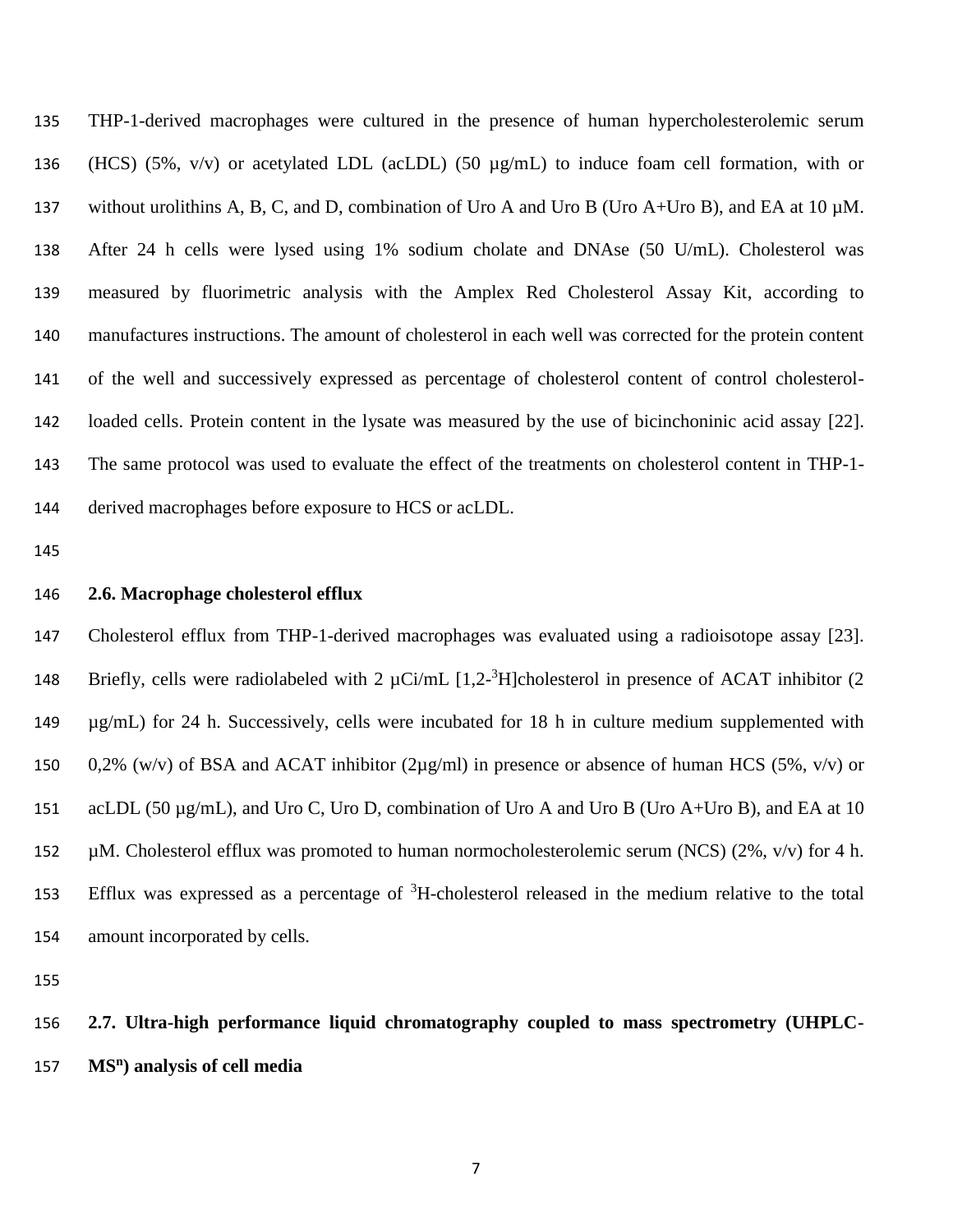158 Cell culture supernatants were collected at the end of the experiments and analyzed by UHPLC-MS<sup>n</sup> to determine the stability and peripheral metabolism of the urolithins in cell media. Cell media was extracted according to Sala et al. [\[20\]](#page-19-5) and analyzed according to Sala et al. [\[20\]](#page-19-5); with minor modifications. Briefly, samples were analysed using an Accela UHPLC 1250 equipped with a linear ion trap-mass spectrometer (LTQ XL, Thermo Fisher Scientific Inc., San Jose, CA, USA) fitted with a heated-electrospray ionization probe (H-ESI-II; Thermo Fisher Scientific Inc.). Separations were performed using a XSELECTED HSS T3 (50x2.1 mm), 2.5 µm particle size (Waters, Milford, MA, 165 USA), with an injection volume of 5  $\mu$ L, column oven temperature of 30 $\degree$ C and elution flow rate of 0.2 mL/min. The initial gradient was 75% of 0.1% aqueous formic acid and 25% acetonitrile (in 0.1% formic acid), reaching 80% acetonitrile at 6 min. The MS conditions included: capillary temperature of 168 275 °C and source heater temperature of 250 °C, sheath gas flow of 40 units, auxiliary and sweep gas of 5 units, source voltage of 3 kV and capillary voltage and tube lens of -5 and -68 V, respectively. 170 Analyses were carried out using full scan, data-dependent  $MS<sup>3</sup>$  scanning from  $m/z$  100 to 600, with collision induced dissociation (CID) equal to 35 (arbitrary units). Pure helium gas was used for CID. Data processing was performed using Xcalibur software from Thermo Scientific.

#### **2.8. Statistical analyses**

 Statistical analysis was assessed using Prism 5.0 (GraphPad Inc., San Diego, CA, USA). Comparisons among means were performed with one-way ANOVA followed by Newman-Keuls Multiple Comparison Test. Significant differences were defined as *p* < 0.05.

**3. Results**

## **3.1. Effect of ellagitannin metabolites on human endothelial cells**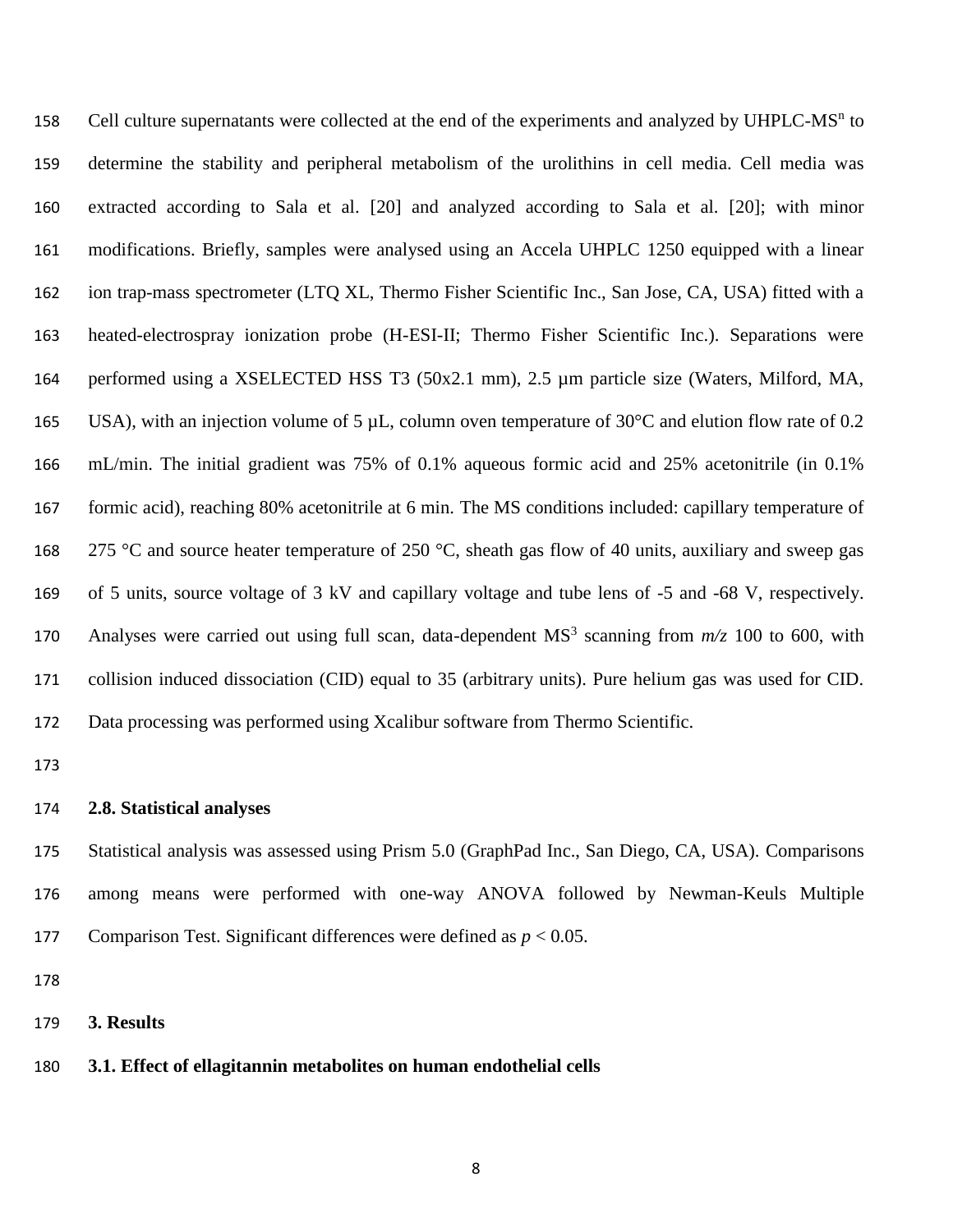To determine whether urolithins or EA could exert anti-inflammatory effects on the human endothelium, their impact on the capacity of monocytes to adhere to endothelial cells was tested. HUVECs were treated with non-cytotoxic concentrations of ellagitannin metabolites (10 µM), as demonstrated by protein content of cellular lysates, which did not show significant differences among treatments (Table 1). The effect of ellagitannin metabolites on the adhesion of THP-1 monocytes to HUVEC is showed in Fig. 1. Exposure of HUVEC monolayers to 15 ng/mL of TNF-α for 2 h caused a 4-fold increase in monocyte adhesiveness compared to untreated cells (*p* < 0.001). Treatment with single urolithins at 10 µM for 6 h slightly reduced the adhesion of THP-1 monocytes to HUVECs (Uro D, -23.2%; Uro C, -24.7%; Uro A, -26.7%; Uro B, -10.7%; not significant). The effect co-treatment with 10 µM of both Uro A and Uro B significantly limited monocyte adhesiveness compared with cells treated only with TNF-α (-39.8%, *p* < 0.05). However, this anti-adhesive effect was lost at the dose of 5 µM each one. A similar effect was observed for EA: the treatment with 10 µM significantly reduced 193 monocyte adhesion to HUVECs  $(-29.3\%, p < 0.05)$ , while at 5  $\mu$ M there was no effect.

 Since the interaction between endothelium and monocytes is dependent on the expression of adhesion molecules on cell surface [\[1\]](#page-17-0), the effect of urolithins and EA on VCAM-1 expression in HUVEC was investigated. Assay optimization involved a preliminary experiment establishing the time-course of TNF-α-induced sVCAM-1 secretion (data not shown); where 18h stimulation with TNF-α was established as optimal (i.e., maximum sVCAM-1 protein response). Subsequently, EA, Uro D, and Uro C were tested as distinct molecules at 10 µM, whereas Uro A and Uro B were in mixture, but not individually, as the combination influenced monocyte adhesion in previous experiments (Fig. 1). In 201 these experimental conditions (Fig. 2A), incubation with  $TNF-\alpha$  caused a significant increase in sVCAM-1 secretion (250-fold higher than non-treated, *p* < 0.001) that was partially reduced by EA (- 203 25,6%,  $p < 0.05$ ) and, to a lesser extent, by Uro C (-17,5%,  $p = 0.08$ ).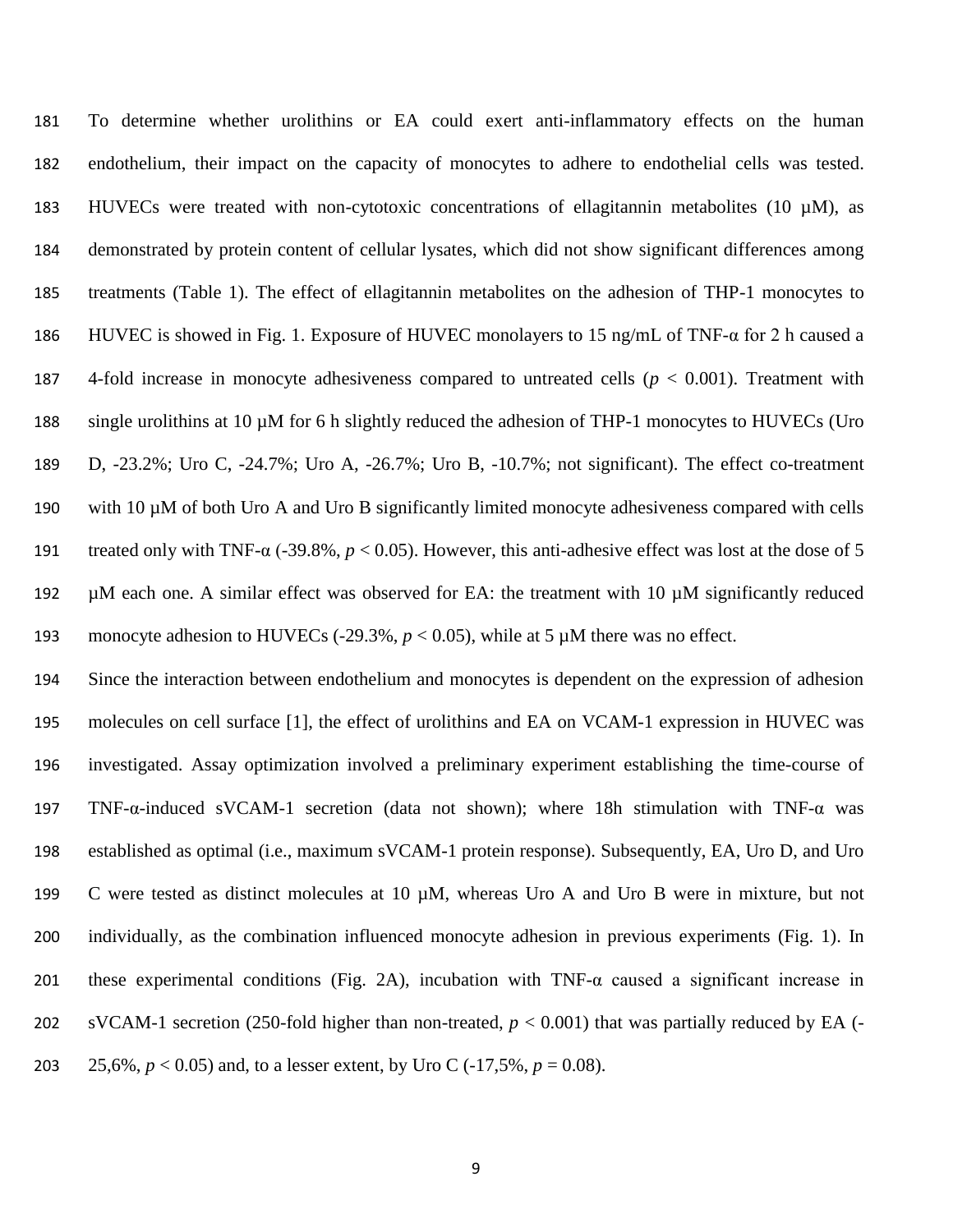204 To evaluate whether the anti-adhesive effect of some ellagitannin metabolites was associated with a 205 reduction in the secretion of inflammatory cytokines, IL-6 was quantified (Fig. 2B). Interestingly, both 206 Uro C and EA significantly reduced the secretion of IL-6 (-36.2% and -39.7%, respectively;  $p < 0.05$ ). 207 in comparison to the cells treated with  $TNF-\alpha$  alone.

208

## 209 **3.2. Effect of ellagitannin metabolites on macrophage cholesterol accumulation**

210 The role of urolithins in the uptake and efflux of cholesterol from macrophages was investigated as a 211 key factor in plaque development [\[18\]](#page-19-3). Uptake experiments (Fig. 3) involved THP-1 macrophages 212 treated with non-cytotoxic concentrations of ellagitannin metabolites, as demonstrated by the protein 213 content of cellular lysates treated at 10  $\mu$ M. No significant differences among the treatments were 214 observed (Table 2). Incubation of cells with hypercolesterolemic serum (HCS) for 24 h increased 215 cholesterol content 1.5 fold ( $p < 0.001$ , Fig. 3A). Co-incubation of HCS and Uro C at 10  $\mu$ M and 5  $\mu$ M 216 reduced cholesterol accumulation to a similar extent  $(21.3\%$  and 18.6%, respectively;  $p < 0.01$ ), 217 whereas the lowest dose  $(1 \mu M)$  was ineffective. The EA dosage reduced cholesterol accumulation in a 218 concentration dependent manner: -16.9% (*p* < 0.01), -9.7% (*p* < 0.05), and -4.2% (*p* = 0.45) at 10, 5, 219 and 1 µM, respectively (Fig. 3A). Conversely, the other urolithin treatments had no impact on 220 cholesterol loading induced by HCS. Alternatively, incubation of THP-1 macrophages with acetylated 221 LDL (acLDL) increased cell cholesterol content 1.9-fold, with respect to untreated cells ( $p < 0.001$ ), 222 however, neither Uro C nor EA at 10  $\mu$ M were able to attenuate cholesterol accumulation (Fig. 3B). 223 Nevertheless, the simultaneous treatment with Uro A and Uro B significantly limited cholesterol 224 accumulation at the highest concentration,  $10 \mu M$  (-29.3%,  $p < 0.001$ ; Fig. 3B).

225 As cellular cholesterol content is the net result of a bidirectional flux of cholesterol mediated by 226 lipoproteins [\[24\]](#page-20-1), the observed effect on cellular cholesterol content could be related either to a 227 reduction in cholesterol uptake or to a promotion of cholesterol efflux. Therefore, the effect of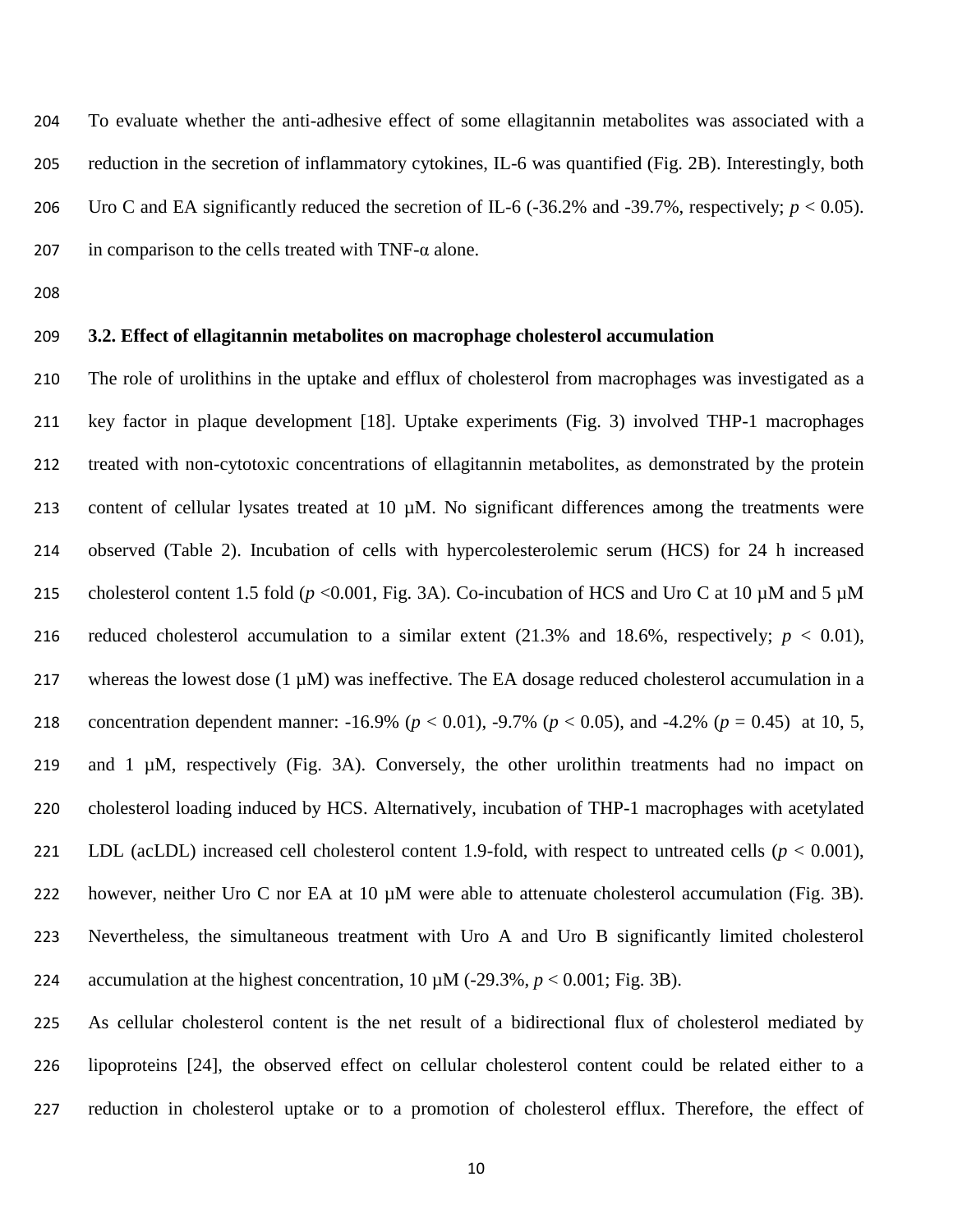metabolites on reducing cellular cholesterol content by improving cholesterol efflux was assessed (Fig. 4). THP-1 macrophages were treated for 18 h with cholesterol donors (HCS or acLDL) in order to induce foam cell formation in either the presence or absence of urolithins or EA. Subsequent incubation with normocholesterolemic serum (NCS)-containing medium promoted cholesterol efflux (3.3-fold increase) in HCS pre-treated cells (*p* < 0.001, Fig. 4A) and 6-fold increase in acLDL pre-treated cells (*p* < 0.001, Fig. 4B), compared to cells incubated with serum-free medium during the efflux period (Basal treatment). However, none of the treatments with urolithins significantly affected cholesterol efflux (Fig. 4).

 As all mammalian cells synthesize cholesterol [\[25\]](#page-20-2), in addition to uptake and efflux experiments, the effect of the tested metabolites was also evaluated on basal cellular cholesterol levels (i.e., content 238 before the addition of cholesterol). There was no effect of urolithins or EA at 10  $\mu$ M on cellular cholesterol content (Table 3).

#### **3.3.** *In vitro* **metabolism of urolithins in cell cultures**

 The stability of EA and urolithins and appearance of newly-formed metabolites in cell media was evaluated at the beginning and end of each experiment. In order to establish the role of cell metabolism on the production of ellagitannin-derived metabolites, culture media without cells were used as controls to assess chemical degradation. Different metabolic reactions, including (de)hydroxylation, conjugation with methyl, glucuronide, sulfate, cysteine, and glutathione moieties, and formation of quinones, were monitored. All the tested compounds underwent extensive biotransformations in HUVECs and THP-1- derived macrophages (Fig. 5) and fourteen newly formed metabolites were identified (Table 4). The newly-formed metabolites were detected in both cell types and the metabolic reactions were limited to sulfation and methylation (Table 4). These metabolites were not quantified due to the lack of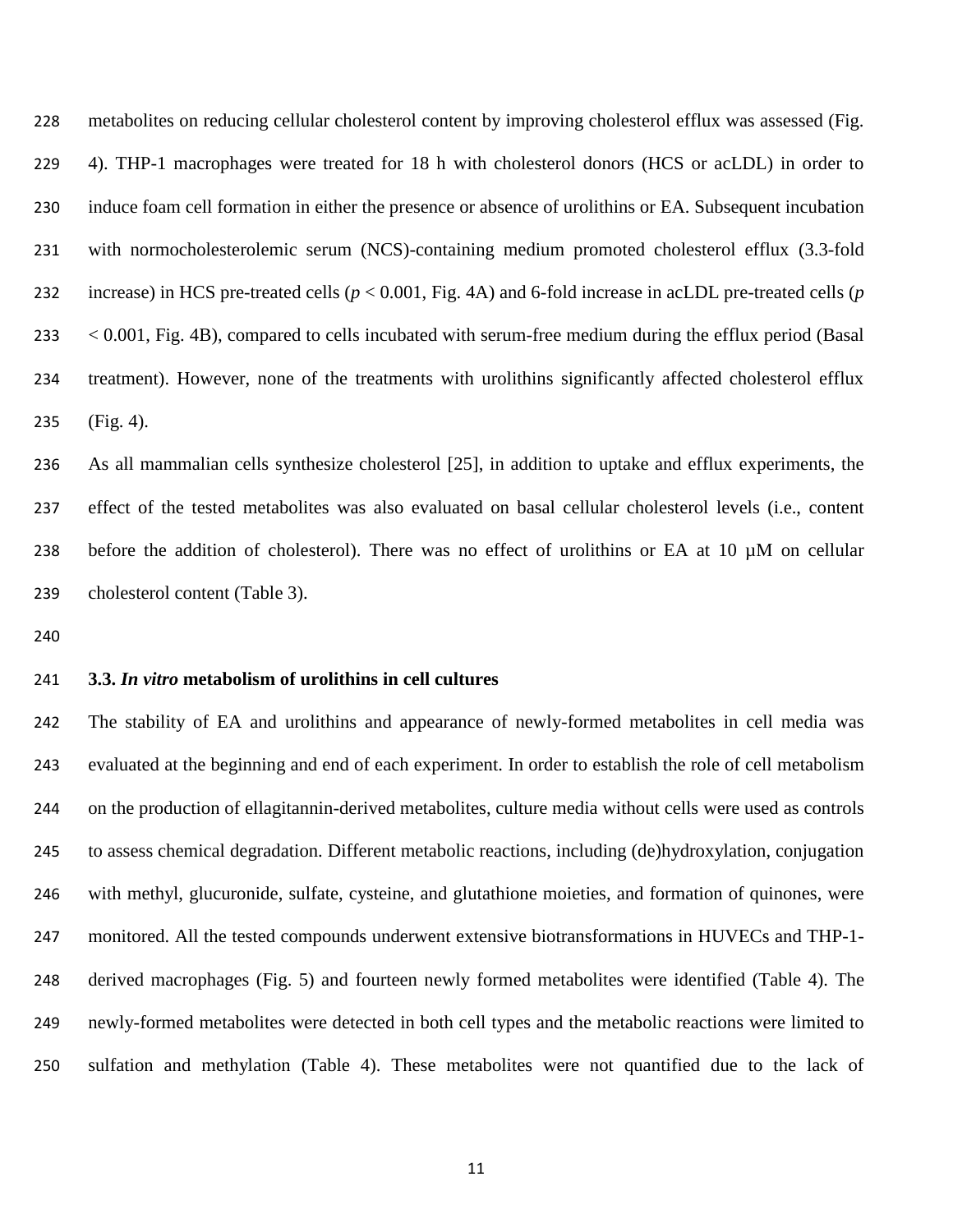commercially available standard compounds, but peak area values were taken into account to establish comparisons among experiments.

 In HUVECs, the stability and metabolism of EA and urolithins were studied at two different incubation times, corresponding with the study of monocyte adhesion to endothelial cells (6 h) and the secretion of sVCAM-1 and IL-6 (18 h). The molecules were stable under the experimental conditions (cell free incubations), apart from Uro D, which shown a reduced recovery even immediately after addition to the culture media. When incubated with cells, MS peak areas of the metabolites increased proportionately with incubation time. For instance, dimethyl-*O*-Uro C increased from lower limit of detection at 6 h to prominent areas after 18 h of incubation. When more than one hydroxy group was available on the molecular scaffold, isomers were often detected reflecting the number of hydroxyls present. The abundance of sulfated isomers of both Uro A and Uro C were constant, while one isomer of methyl-*O*-Uro C was produced in much higher quantities than the other. The dimethyl derivative of Uro D was predominant with respect to the monomethylated form at both 6 and 18 h, whereas the opposite occurred for EA, as the monomethylated form was higher than the dimethyl at 6 h, but not at 18 h.

 In the case of THP-1-derived macrophages, a single time point was studied (24 h), but the effect of two different promoters of cholesterol accumulation (HCS and acLDL) was assessed. Again, Uro D was the most unstable molecule in cell free incubations. The production of all metabolites was elevated (between 1- and 16-fold) in the cultures containing acLDL, with respect to the HCS media (based on peak areas).

## **4. Discussion**

 The cardioprotective effect of ellagitannin-enriched diets has been related to the modulation of endothelial function as well as to hypocholesterolaemic effects [\[11,](#page-18-4) [12\]](#page-18-5). However, some of the *in vitro*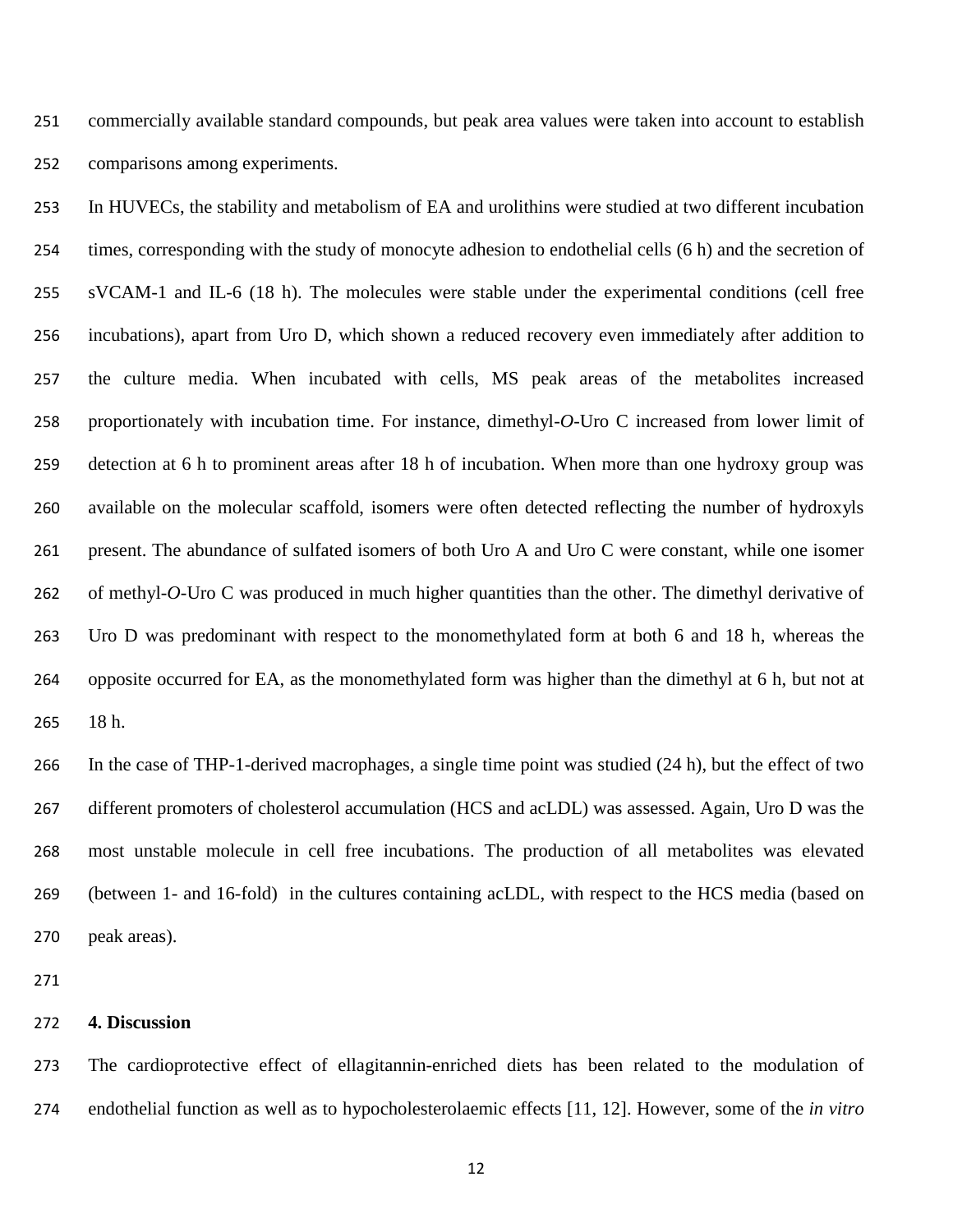studies feeding ellagitannin-rich extracts have revealed that ellagitannins do not make it into the systemic circulation and therefore never reach vascular cells [\[7-9\]](#page-18-0). In this study, the effect of physiologically relevant ellagitannin metabolites Uro A, Uro B, Uro C, and Uro D, as well as their 278 precursor EA, were investigated at low  $\mu$ M concentrations (5–10  $\mu$ M) on two key events in the formation of the atherosclerotic plaques: i) endothelium activation and resulting monocyte recruitment and ii) cholesterol transport and foam cells formation. Among the tested metabolites, Uro C was the most effective, with a bioactivity similar to that of EA, while Uro A and Uro B where active in 282 combination at 10  $\mu$ M (20  $\mu$ M cumulative concentration).

 Endothelium activation that promotes the recruitment of circulating monocytes is one of the earliest events in the formation of atherosclerotic plaques [\[1\]](#page-17-0). The pro-inflammatory cytokine TNF-α, mostly produced by lymphocytes and activated monocytes/macrophages, has been implicated in the pathogenesis of a number of cardiovascular diseases, including atherosclerosis. Its production is directly linked to the activation of the endothelium, where it induces the expression of adhesion molecules, including VCAM-1, that are essential for monocyte recruitment [\[26\]](#page-20-3). Therefore, inhibition of its activity and, as a consequence, of endothelium activation may have an important role in the inhibition of plaque formation. Our study demonstrated that exposure of HUVECs to ellagitannin 291 metabolites could modestly reduce the TNF- $\alpha$ -stimulated adhesion of monocyte to HUVECs (Fig. 1). However, this reduction reached significance only for EA and for the co-treatment of Uro A and Uro B at 10 µM.

 Some effects of ellagitannin metabolites Uro A, Uro B, and their glucuronide forms on endothelial function were previously described by Giménez-Bastida et al. [\[17\]](#page-19-2), who demonstrated that only Uro A-glucuronide has a slight effect on monocyte adhesion to endothelial cells. Their results appeared to be in accordance with the results reported herein, since neither Uro A nor Uro B as aglycone forms 298 could significantly affect monocyte adhesion to endothelial cells at higher concentrations (18.5  $\mu$ M and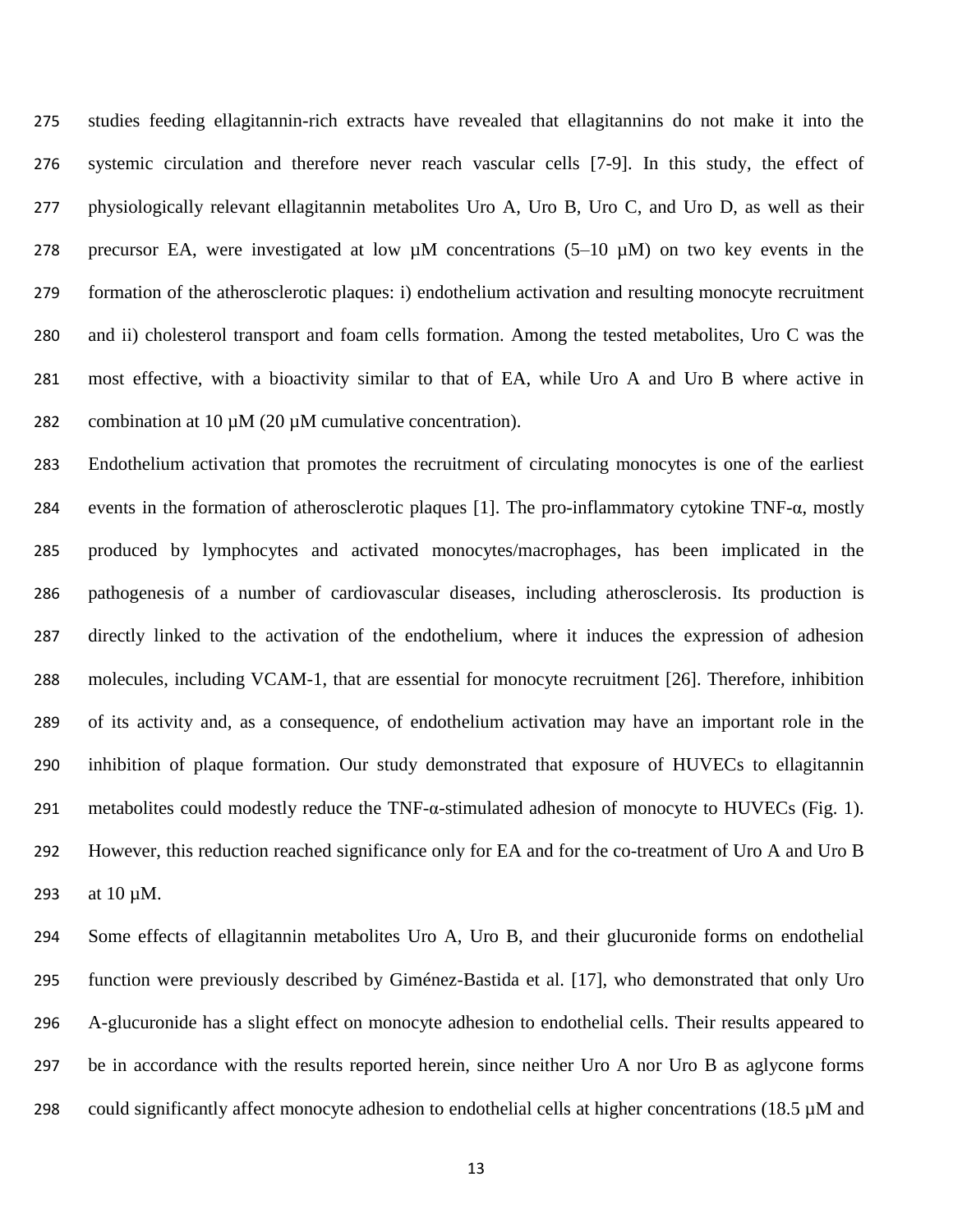14.9 µM, respectively) [\[17\]](#page-19-2) than the ones used in the present study. As Uro A and Uro B are the two EA-derived metabolites absorbed at higher concentrations and can co-occur in some urolithin phenotypes [\[15,](#page-19-0) [27,](#page-20-4) [28\]](#page-20-5), they were tested together. Their association was able to significantly inhibit monocyte adhesion to HUVEC (Fig. 1). Therefore, it could be hypothesized that Uro A and Uro B may exert a synergic effect on the inhibition of adhesion, as they were not active in the reduction of monocyte adhesiveness as single molecules in the present experiments, or even at higher reported concentrations [\[17\]](#page-19-2). However, whether the increased effect is depended on the total cumulative 306 concentration (20  $\mu$ M) of two similar molecules (10  $\mu$ M Uro A+10  $\mu$ M Uro B) is something that cannot be ruled out.

 The proinflammatory response characterized by TNF-α-stimulated secretion of sVCAM-1 and IL-6 309 (Fig. 2) was counteracted by EA and Uro C at low  $\mu$ M concentrations (10  $\mu$ M). This effect is crucial to demonstrate the atheroprotective activities of ellagitannin metabolites, since it is well established that, within the different adhesion molecules, VCAM-1 plays a major role in the early stages of atherosclerosis [\[29\]](#page-20-6) and that sVCAM-1 secretion directly correlates with the expression of its non- soluble form on the cell surface [\[30,](#page-20-7) [31\]](#page-20-8). The atheroprotective effects of EA have also been confirmed in previous studies demonstrating that EA reduces endothelial activation by inhibiting monocyte adhesion to endothelial cells and the expression of ICAM-1, VCAM-1, E-selectin, and IL-6 [\[10,](#page-18-3) [32,](#page-20-9) [33\]](#page-21-0). The inhibition of ROS production and modulation of NF-kB activity have also be related to the anti-inflammatory effects of EA [\[33\]](#page-21-0). Similarly, Piwowarski et al. [\[16\]](#page-19-1) showed that the anti- inflammatory activity of urolithins A, B, and C in RAW 264.7 murine macrophages was associated with the inhibition of NF-kB translocation into the nucleus.

 Interestingly, the same molecules exerting atheroprotective effects on endothelium displayed an activity in another critical step for atherosclerotic plaque formation; specifically macrophage cholesterol accumulation. EA, Uro C, and the mixture of Uro A and Uro B reduced net cholesterol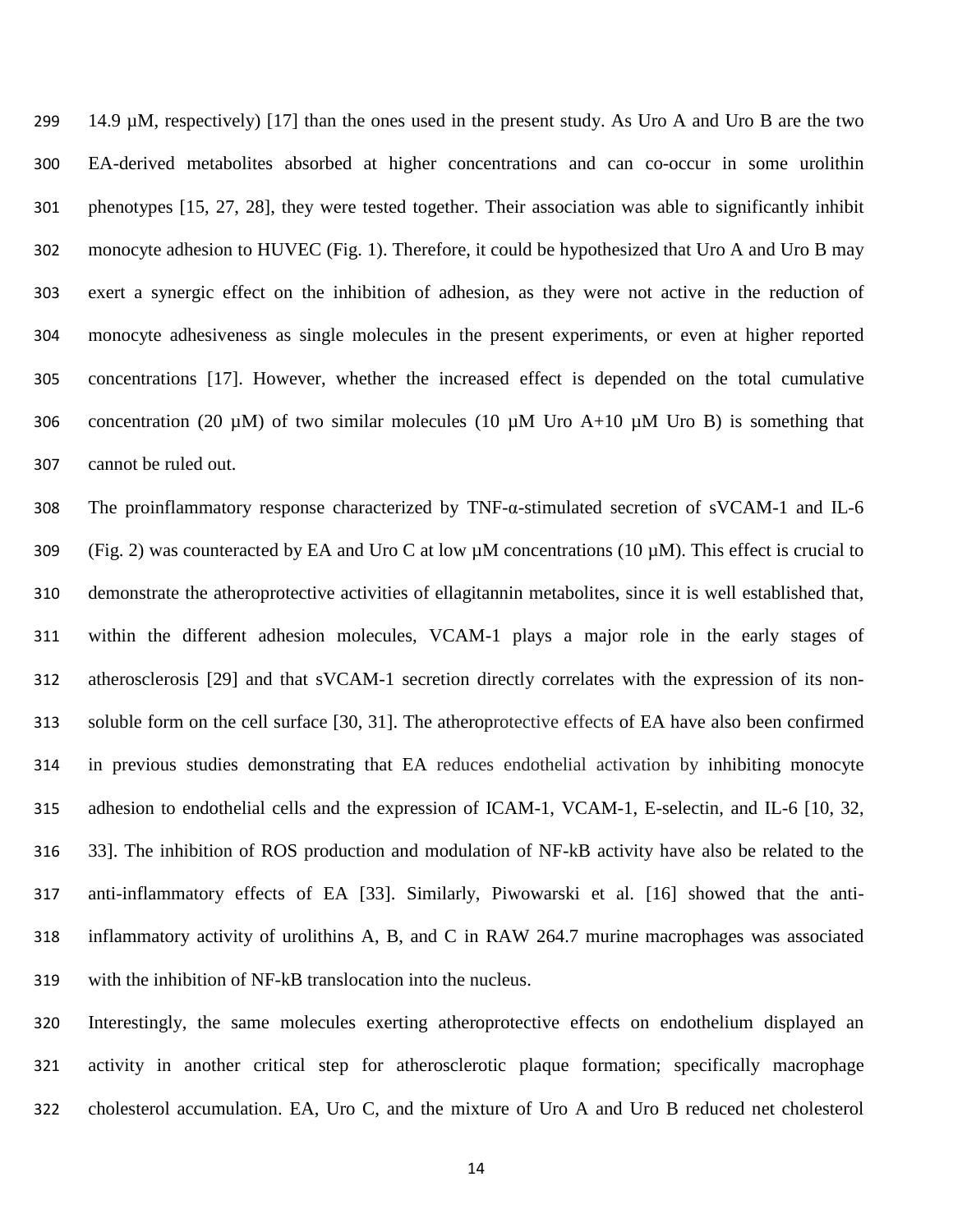content in human macrophages exposed to cholesterol sources, such as acLDL or HCS (Fig. 3). It was observed that these treatments caused an impairment of cholesterol uptake, without affecting cholesterol efflux (Fig. 4), despite previous data having demonstrated an effect of EA in ABCA1 expression and ABCA1 dependent-cholesterol efflux [\[34\]](#page-21-1). The same study reported that EA is able to block the uptake of cholesterol by macrophages exposed to oxLDL [\[34\]](#page-21-1), which enters macrophages through scavenger receptors [\[1\]](#page-17-0). Nevertheless, in the present model, EA at 10 µM (Fig. 3B) did not inhibit cholesterol accumulation induced by exposition to acLDL, which represents a well-accepted experimental model of oxLDL which exploits the same scavenger receptors. In these conditions, only the association of Uro A and Uro B at 10 µM significantly reduced cholesterol accumulation. 332 Conversely, the capacity of EA  $(5-10 \mu M)$  to block macrophage uptake of cholesterol derived from HCS, that is rich in non-modified LDL (native LDL) was also apparent (Fig. 3A). For the first time, it has been demonstrated that not only EA but also its metabolite Uro C is able to significantly reduce 335 cholesterol accumulation in macrophages exposed to HCS at low  $\mu$ M concentration (5-10  $\mu$ M). Uptake of native LDL by macrophages occurs through the LDL receptor (LDLr) or through macropinocytosis, which has been shown to induce foam cell formation and has been proposed as a new target to reduce cholesterol accumulation in atherosclerotic plaque [\[2,](#page-17-1) [35\]](#page-21-2). The possibility that they act by a reduction of LDLr expression or activity is unlikely because LDLr undergoes down-regulation in response to macrophage cholesterol loading [\[36\]](#page-21-3). Thus, it can be speculated that the mechanism underlying EA and Uro C activity is an impairment in micropinocytosis. Moreover, since these ellagitannin-derived molecules did not affect cholesterol accumulation and efflux induced by acLDL, it can be ruled out that the activity is through the scavenger receptors.

 As every mammalian cell synthesizes cholesterol [\[25\]](#page-20-2), changes in cholesterol content can also be dependent on cell specific modulation of cholesterol synthesis. An impact of urolithins on cholesterol synthesis can be excluded, as exposure to urolithins without the presence of a source of cholesterol did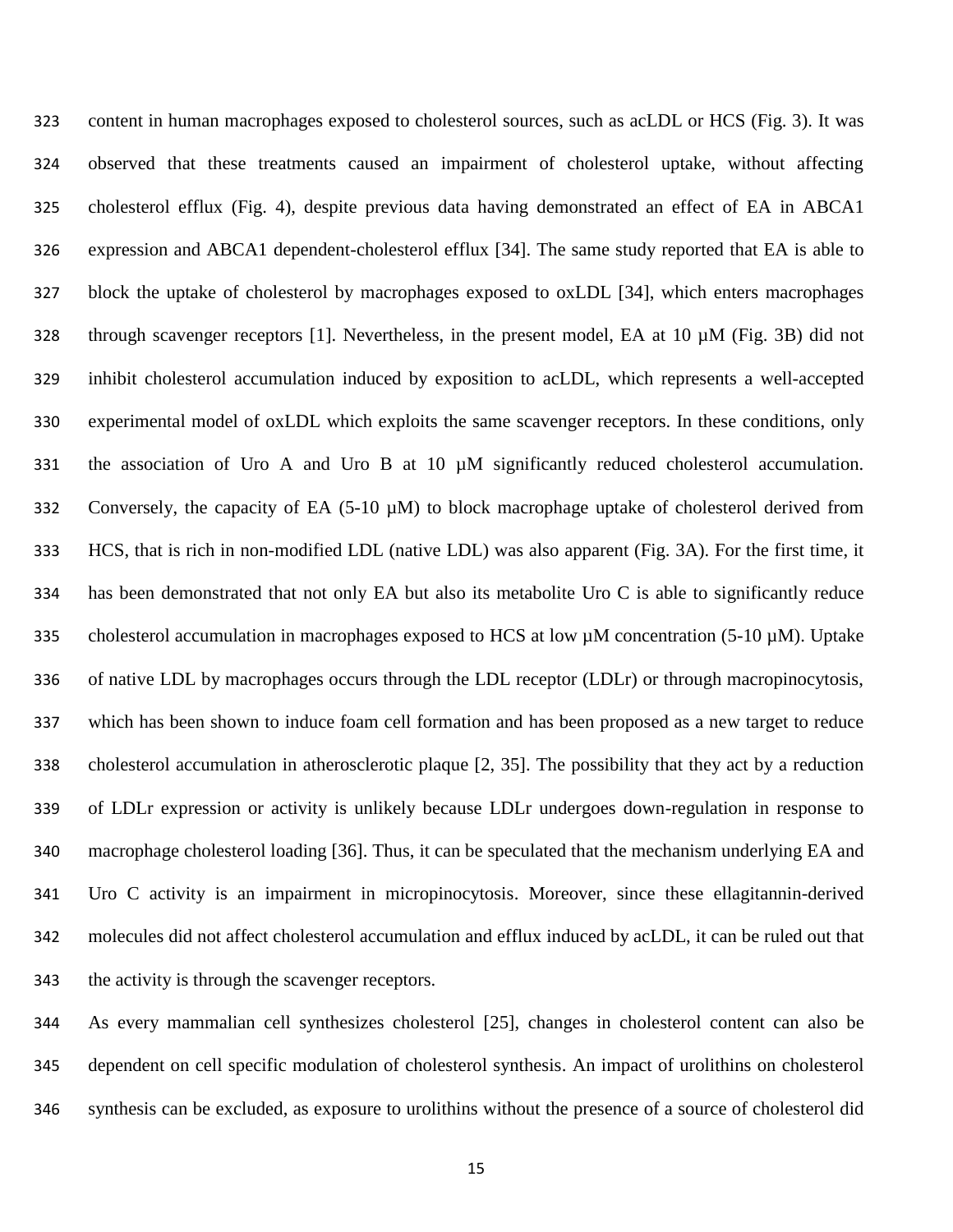not affect cell cholesterol content. However, EA caused a slightly but not statistically significant reduction in cholesterol content before addition of serum and, thus, we cannot totally exclude a possible effect of EA in cholesterol synthesis since an inhibitory activity on squalene epoxidase, a rate-limiting enzyme of cholesterol biosynthesis, has been previous described [\[37\]](#page-21-4).

 A point worth mentioning is the role the hydroxylation pattern of urolithins may have on their physiological activity [\[17,](#page-19-2) [38-40\]](#page-21-5). It was not possible to associate the extent of urolithin and EA hydroxylation with the anti-atherosclerotic effects observed in the present study, and this may be partly due to the extensive biotransformations undergone by the tested molecules in our cell models (Table 4, Fig. 5). It has been demonstrated that different phase II conjugates of the same urolithin may exert different biological effects [\[39,](#page-21-6) [41\]](#page-21-7). On the other hand, it should be noted that the metabolism of urolithins and EA by human endothelial cells and macrophages was limited to methylation and sulfation, while glucuronidation, which had previously been pointed out as one of the main reaction occurring *in vitro* and *in vivo* [\[20,](#page-19-5) [28\]](#page-20-5), was not observed. Finally, the marked instability of Uro D in different cell cultures is something that should be better clarified in the near future, even if its bioactivity may not be affected [\[42\]](#page-21-8).

# **5. Conclusions**

 Taken together, these results indicate that some urolithins, singularly or as mixtures, may impact key process in the development and progression of atherosclerosis. Some cellular mechanisms behind the cardioprotective features of these ellagitannin-derived metabolites have been hypothesized, but further work is needed targeting the molecular pathways involved. At the same time, *in vivo* studies aimed at unravelling the contribution of ellagitannin-containing foods to cardiovascular prevention and, in particular, to the atherosclerotic scenario, should consider clinical endpoints related to not only the anti-inflammatory response but also the lipid transport and metabolism.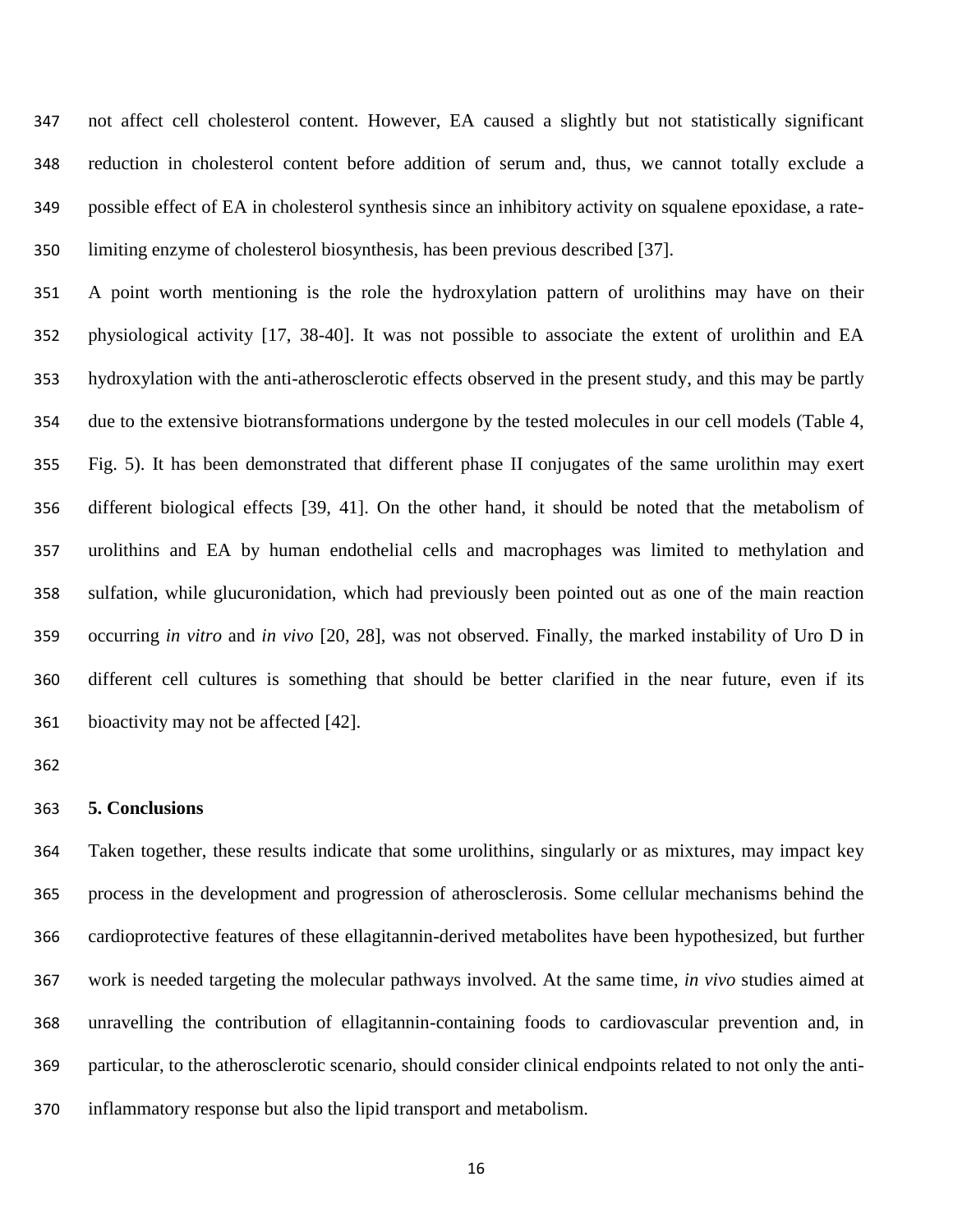From a methodological point of view, the drastic biotransformations of phenolic metabolites taking place in cell cultures should be carefully taken into account to fully elucidate the real compounds exerting the bioactivity observed. This would also help in understanding the impact of peripheral metabolism of plant-derived bioactives on human health.

#### **Acknowledgements**

 This study was supported by a research grant from the US National Processed Raspberry Council. PM was funded by a grant of the Postdoctoral Fellowship Program from Fundación Séneca (Murcia Region, Spain).

#### **References**

- <span id="page-17-0"></span> 1. Moore, K.J. and I. Tabas, *Macrophages in the pathogenesis of atherosclerosis.* Cell, 2011. **145**(3): p. 341-55.
- <span id="page-17-1"></span>2. Kruth, H.S., *Fluid-phase pinocytosis of LDL by macrophages: a novel target to reduce*
- *macrophage cholesterol accumulation in atherosclerotic lesions.* Curr Pharm Des, 2013.

**19**(33): p. 5865-72.

- <span id="page-17-2"></span>3. Lusis, A.J., *Atherosclerosis.* Nature, 2000. **407**(6801): p. 233-41.
- <span id="page-17-3"></span> 4. Crozier, A., I.B. Jaganath, and M.N. Clifford, *Dietary phenolics: chemistry, bioavailability and effects on health.* Nat Prod Rep, 2009. **26**(8): p. 1001-43.
- <span id="page-17-4"></span>5. Mena, P., et al., *Chapter 6 - Bioactivation of High-Molecular-Weight Polyphenols by the Gut*
- *Microbiome*, in *Diet-Microbe Interactions in the Gut*, K.T.D.D. Rio, Editor. 2015, Academic
- Press: San Diego. p. 73-101.
- <span id="page-17-5"></span>6. Anderson, K.J., et al., *Walnut polyphenolics inhibit in vitro human plasma and LDL oxidation.* J
- Nutr, 2001. **131**(11): p. 2837-42.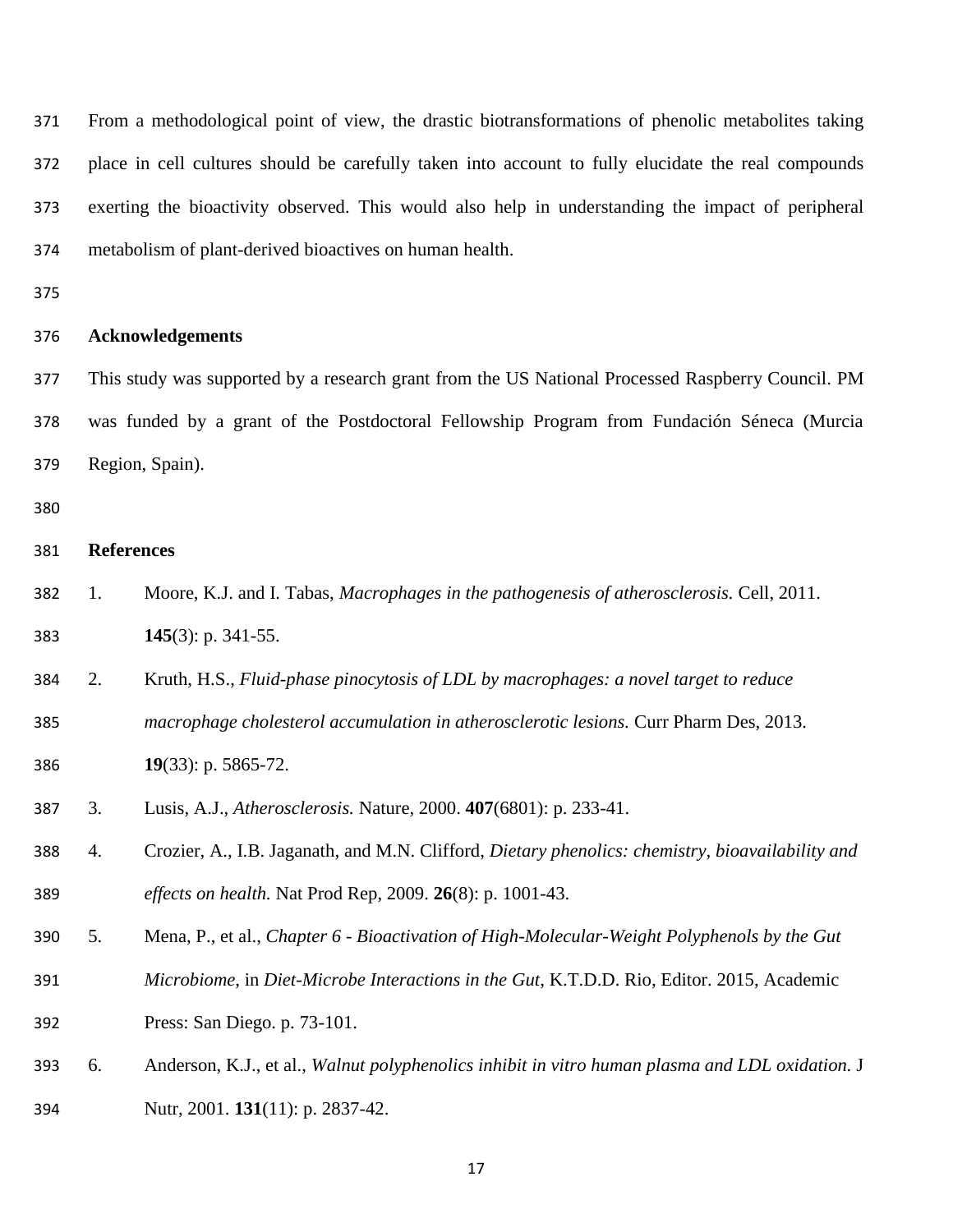- <span id="page-18-0"></span>7. Aviram, M., et al., *Pomegranate phenolics from the peels, arils, and flowers are*
- *antiatherogenic: studies in vivo in atherosclerotic apolipoprotein e-deficient (E 0) mice and in*
- *vitro in cultured macrophages and lipoproteins.* J Agric Food Chem, 2008. **56**(3): p. 1148-57.
- <span id="page-18-1"></span>8. de Nigris, F., et al., *Beneficial effects of pomegranate juice on oxidation-sensitive genes and*
- *endothelial nitric oxide synthase activity at sites of perturbed shear stress.* Proc Natl Acad Sci
- U S A, 2005. **102**(13): p. 4896-901.
- <span id="page-18-2"></span>9. de Nigris, F., et al., *Effects of a pomegranate fruit extract rich in punicalagin on oxidation-*
- *sensitive genes and eNOS activity at sites of perturbed shear stress and atherogenesis.*
- Cardiovasc Res, 2007. **73**(2): p. 414-23.
- <span id="page-18-3"></span> 10. Papoutsi, Z., et al., *Walnut extract (Juglans regia L.) and its component ellagic acid exhibit anti-inflammatory activity in human aorta endothelial cells and osteoblastic activity in the cell line KS483.* Br J Nutr, 2008. **99**(4): p. 715-22.
- <span id="page-18-4"></span> 11. Larrosa, M., et al., *Ellagitannins, ellagic acid and vascular health.* Molecular Aspects of Medicine, 2010. **31**(6): p. 513-539.
- <span id="page-18-5"></span> 12. Zanotti, I., et al., *Atheroprotective effects of (poly)phenols: a focus on cell cholesterol metabolism.* Food & Function, 2015. **6**(1): p. 13-31.
- <span id="page-18-6"></span>13. Gonzalez-Barrio, R., C.A. Edwards, and A. Crozier, *Colonic catabolism of ellagitannins,*
- *ellagic acid, and raspberry anthocyanins: in vivo and in vitro studies.* Drug Metab Dispos,
- 2011. **39**(9): p. 1680-8.
- <span id="page-18-7"></span>14. Espín, J.C., et al., *Iberian pig as a model to clarify obscure points in the bioavailability and*
- *metabolism of ellagitannins in humans.* Journal of Agricultural and Food Chemistry, 2007.
- **55**(25): p. 10476-10485.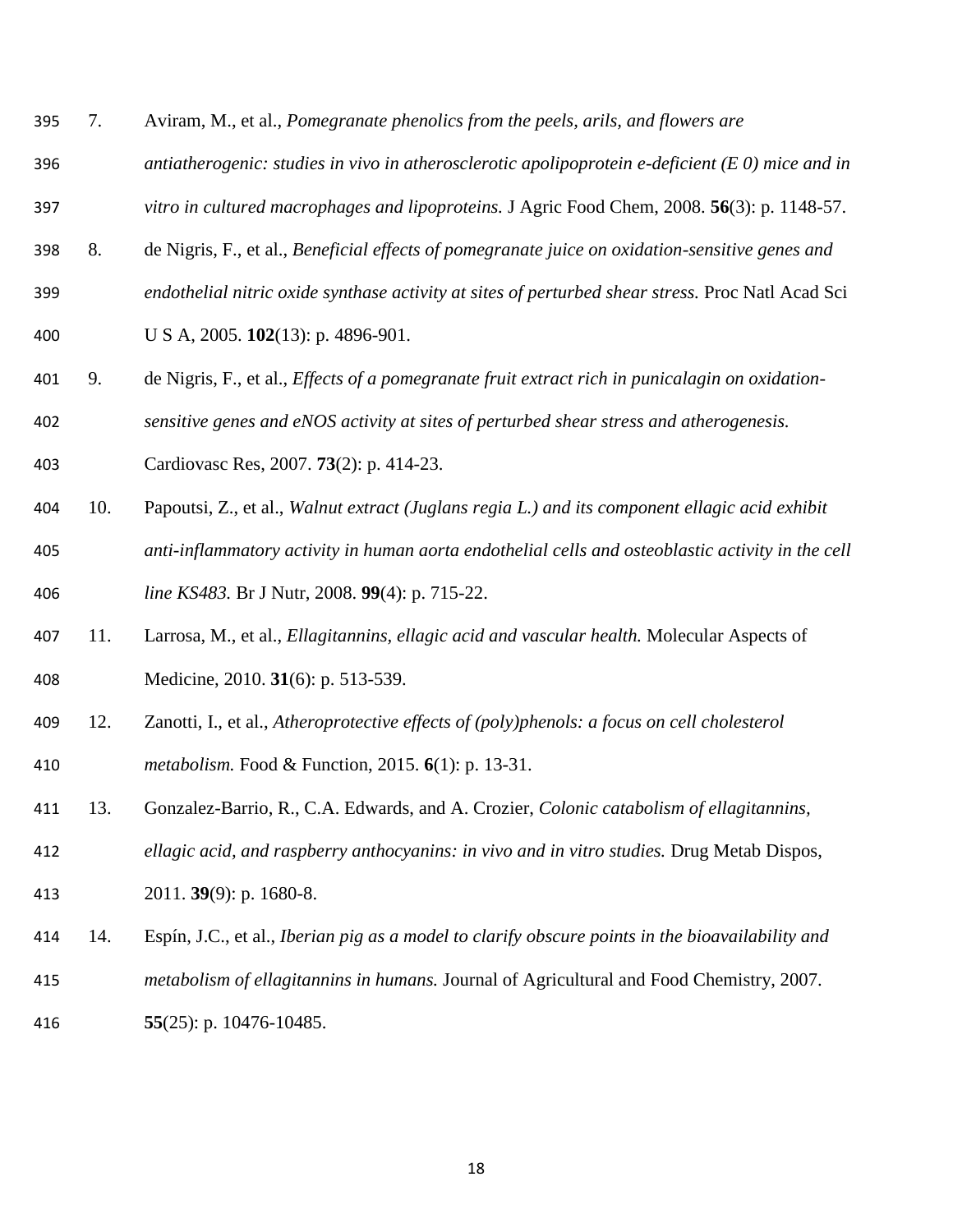- <span id="page-19-0"></span> 15. Gonzalez-Sarrias, A., et al., *Occurrence of urolithins, gut microbiota ellagic acid metabolites and proliferation markers expression response in the human prostate gland upon consumption of walnuts and pomegranate juice.* Mol Nutr Food Res, 2010. **54**(3): p. 311-22.
- <span id="page-19-1"></span>16. Piwowarski, J.P., et al., *Urolithins, gut microbiota-derived metabolites of ellagitannins, inhibit*
- *LPS-induced inflammation in RAW 264.7 murine macrophages.* Molecular Nutrition & Food Research, 2015: p. n/a-n/a.
- <span id="page-19-2"></span>17. Giménez-Bastida, J.A., et al., *Ellagitannin metabolites, urolithin A glucuronide and its*
- *aglycone urolithin A, ameliorate TNF-α-induced inflammation and associated molecular*
- *markers in human aortic endothelial cells.* Molecular Nutrition and Food Research, 2012.

**56**(5): p. 784-796.

- <span id="page-19-3"></span> 18. Khera, A.V., et al., *Cholesterol efflux capacity, high-density lipoprotein function, and atherosclerosis.* New England Journal of Medicine, 2011. **364**(2): p. 127-135.
- <span id="page-19-4"></span> 19. Rohatgi, A., et al., *HDL cholesterol efflux capacity and incident cardiovascular events.* New England Journal of Medicine, 2014. **371**(25): p. 2383-93.
- <span id="page-19-5"></span>20. Sala, R., et al., *Urolithins at physiological concentrations affect the levels of pro-inflammatory*
- *cytokines and growth factor in cultured cardiac cells in hyperglucidic conditions.* Journal of
- Functional Foods, 2015. **15**(0): p. 97-105.
- <span id="page-19-6"></span>21. Basu, S.K., et al., *Degradation of cationized low density lipoprotein and regulation of*
- *cholesterol metabolism in homozygous familial hypercholesterolemia fibroblasts.* Proc Natl
- Acad Sci U S A, 1976. **73**(9): p. 3178-82.
- <span id="page-19-7"></span> 22. Brown, R.E., K.L. Jarvis, and K.J. Hyland, *Protein Measurement Using Bicinchoninic Acid - Elimination of Interfering Substances.* Analytical Biochemistry, 1989. **180**(1): p. 136-139.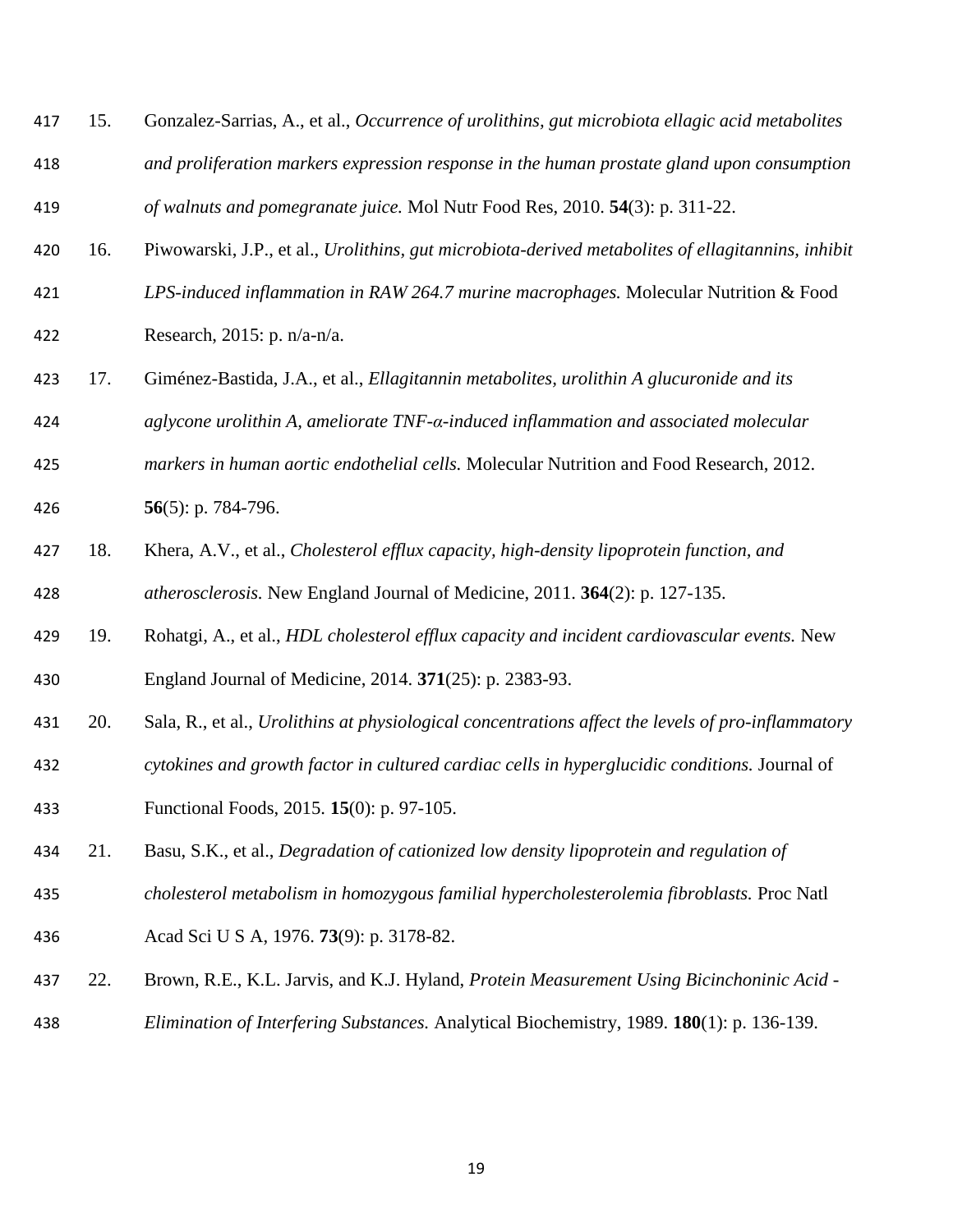<span id="page-20-0"></span>

| 439 | 23. | Zanotti, I., E. Favari, and F. Bernini, Cellular cholesterol efflux pathways: impact on         |  |  |  |  |
|-----|-----|-------------------------------------------------------------------------------------------------|--|--|--|--|
| 440 |     | intracellular lipid trafficking and methodological considerations. Curr Pharm Biotechnol, 2012. |  |  |  |  |
| 441 |     | 13(2): p. 292-302.                                                                              |  |  |  |  |

- <span id="page-20-1"></span>24. Rader, D.J., et al., *The role of reverse cholesterol transport in animals and humans and*
- *relationship to atherosclerosis.* J Lipid Res, 2009. **50 Suppl**: p. S189-94.
- <span id="page-20-2"></span> 25. van der Wulp, M.Y., H.J. Verkade, and A.K. Groen, *Regulation of cholesterol homeostasis.* Mol Cell Endocrinol, 2013. **368**(1-2): p. 1-16.
- <span id="page-20-3"></span>26. Bradley, J.R., *TNF-mediated inflammatory disease.* J Pathol, 2008. **214**(2): p. 149-60.
- <span id="page-20-4"></span>27. Tomás-Barberán, F.A., et al., *Ellagic acid metabolism by human gut microbiota: Consistent*
- *observation of three urolithin phenotypes in intervention trials, independent of food source,*
- *age, and health status.* Journal of Agricultural and Food Chemistry, 2014. **62**(28): p. 6535-
- 6538.
- <span id="page-20-5"></span> 28. Nuñez-Sanchez, M.A., et al., *Targeted metabolic profiling of pomegranate polyphenols and urolithins in plasma, urine and colon tissues from colorectal cancer patients.* Mol Nutr Food
- Res, 2014. **58**(6): p. 1199-211.
- <span id="page-20-6"></span> 29. Cybulsky, M.I., et al., *A major role for VCAM-1, but not ICAM-1, in early atherosclerosis.* J Clin Invest, 2001. **107**(10): p. 1255-62.
- <span id="page-20-7"></span> 30. Videm, V. and M. Albrigtsen, *Soluble ICAM-1 and VCAM-1 as markers of endothelial activation.* Scand J Immunol, 2008. **67**(5): p. 523-31.
- <span id="page-20-8"></span> 31. Kjaergaard, A.G., et al., *Soluble adhesion molecules correlate with surface expression in an in vitro model of endothelial activation.* Basic Clin Pharmacol Toxicol, 2013. **113**(4): p. 273-9.
- <span id="page-20-9"></span>32. Lee, W.J., et al., *Ellagic acid inhibits oxidized LDL-mediated LOX-1 expression, ROS*
- *generation, and inflammation in human endothelial cells.* J Vasc Surg, 2010. **52**(5): p. 1290-
- 300.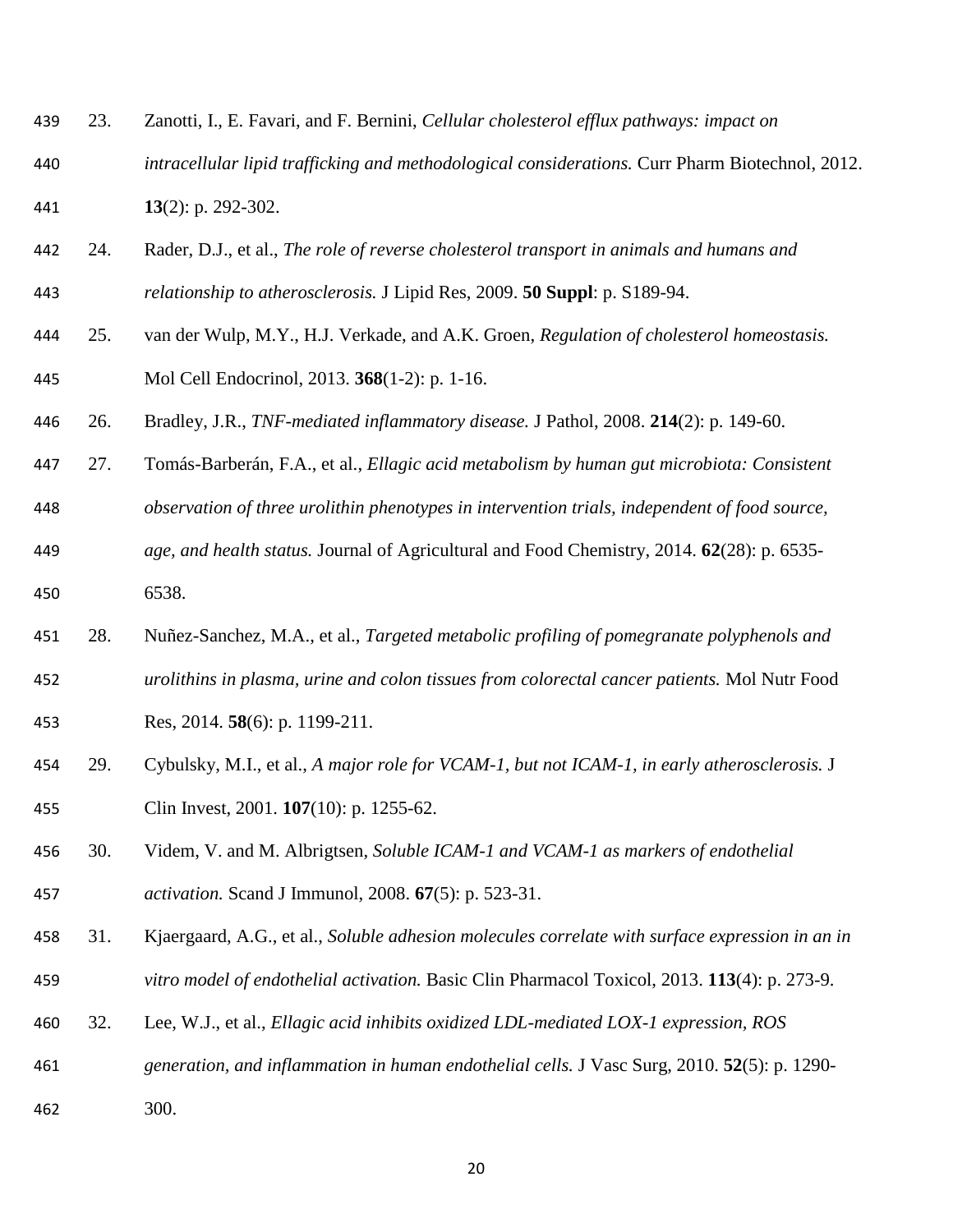<span id="page-21-3"></span><span id="page-21-2"></span><span id="page-21-1"></span><span id="page-21-0"></span>

| 463 | 33. | Yu, Y.M., et al., Ellagic acid inhibits IL-1beta-induced cell adhesion molecule expression in  |
|-----|-----|------------------------------------------------------------------------------------------------|
| 464 |     | human umbilical vein endothelial cells. Br J Nutr, 2007. 97(4): p. 692-8.                      |
| 465 | 34. | Park, S.H., et al., Dietary ellagic acid attenuates oxidized LDL uptake and stimulates         |
| 466 |     | cholesterol efflux in murine macrophages. J Nutr, 2011. 141(11): p. 1931-7.                    |
| 467 | 35. | Goldstein, J.L. and M.S. Brown, The LDL pathway in human fibroblasts: a receptor-mediated      |
| 468 |     | mechanism for the regulation of cholesterol metabolism. Curr Top Cell Regul, 1976. 11: p. 147- |
| 469 |     | 81.                                                                                            |
| 470 | 36. | Goldstein, J.L. and M.S. Brown, The LDL receptor and the regulation of cellular cholesterol    |
| 471 |     | metabolism. J Cell Sci Suppl, 1985. 3: p. 131-7.                                               |
| 472 | 37. | Abe, I., et al., Ellagitannins and hexahydroxydiphenoyl esters as inhibitors of vertebrate     |
| 473 |     | squalene epoxidase. J Nat Prod, 2001. 64(8): p. 1010-4.                                        |
| 474 | 38. | Piwowarski, J.P., et al., Role of human gut microbiota metabolism in the anti-inflammatory     |
| 475 |     | effect of traditionally used ellagitannin-rich plant materials. Journal of Ethnopharmacology,  |
| 476 |     | 2014. 155(1): p. 801-809.                                                                      |
| 477 | 39. | Piwowarski, J.P., S. Granica, and A.K. Kiss, Influence of gut microbiota-derived ellagitannins |
| 478 |     | metabolites urolithins on pro-inflammatory activities of human neutrophils. Planta Medica,     |
| 479 |     | 2014. 80(11): p. 887-895.                                                                      |

- <span id="page-21-6"></span><span id="page-21-5"></span><span id="page-21-4"></span> 40. Giorgio, C., et al., *The ellagitannin colonic metabolite urolithin D selectively inhibits EphA2 phosphorylation in prostate cancer cells.* Molecular Nutrition and Food Research, 2015.
- <span id="page-21-7"></span>41. Dellafiora, L., et al., *Modelling the possible bioactivity of ellagitannin-derived metabolites. in*
- *silico tools to evaluate their potential xenoestrogenic behavior.* Food and Function, 2013.
- **4**(10): p. 1442-1451.
- <span id="page-21-8"></span> 42. Gonzalez-Sarrias, A., et al., *Phase-II metabolism limits the antiproliferative activity of urolithins in human colon cancer cells.* European Journal of Nutrition, 2014. **53**(3): p. 853-64.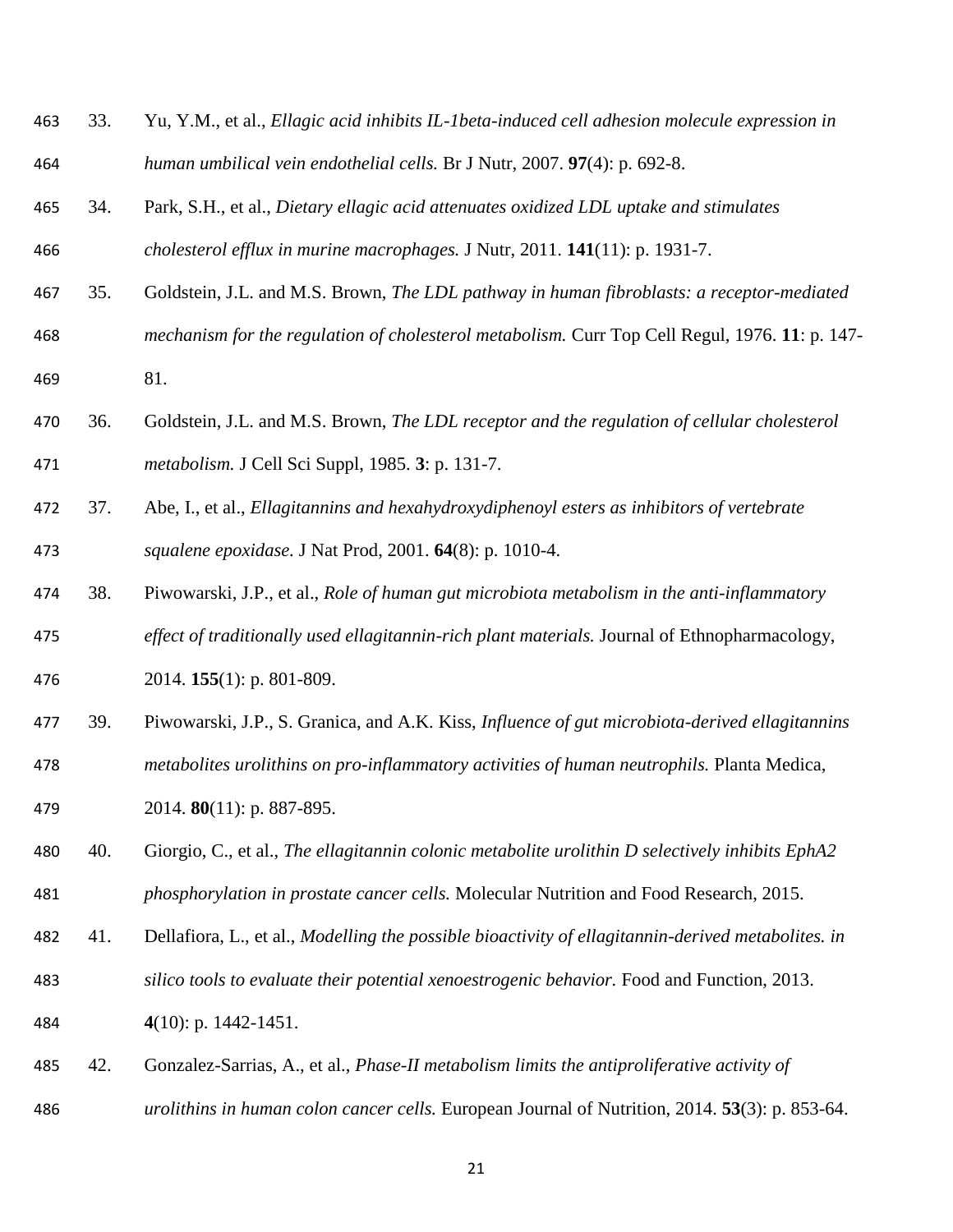#### **Figure captions**

- **Figure 1**: Effect of EA and urolithins (5-10 µM) on monocyte adhesion to endothelial cells. Mean (n=9)±SD. §§§= *p* < 0.001vs Control; \*= *p* < 0.05vs TNFα.
- **Figure 2**: Effect of EA and urolithins (10 µM) on endothelial cells secretion of sVCAM-1(A) and IL-6
- (B). Mean (n=3)±SD. §§§= *p* < 0.001vs Control; \*= *p* < 0.05vs TNFα, \*\*= *p* < 0.01vs TNFα.
- **Figure 3**: Effect of EA and urolithins (1-10 µM) on macrophage cholesterol loading. Mean (n=9)±SD.
- (A), HCS: Hypercholesterolemic serum; HCS cell cholesterol content (µg cholesterol/mg protein) =
- 20.16 ± 1.54. §§§= *p* < 0.001 vs Control, \*= *p* < 0.05 vs HCS, \*\*= *p* < 0.01 vs HCS. (B), acLDL:
- 495 acetylated LDL; acLDL cell cholesterol content ( $\mu$ g cholesterol/mg protein) = 27.87  $\pm$  0.71. §§§ = *p* <
- 0.001vs Control, \*= *p* < 0.05 vs acLDL \*\*\*= *p* < 0.001 vs acLDL.
- **Figure 4**: Effect of EA and urolithins (10 µM) on macrophage cholesterol efflux. HCS:
- Hypercholesterolemic serum; acLDL: acetylated LDL; NCS: normocholesterolemic serum. Mean
- (n=9)±SD. No significant differences were detected among treatments (ANOVA *p* > 0.05).
- **Figure 5**: Metabolic biotransformations occurring in endothelial cells and macrophages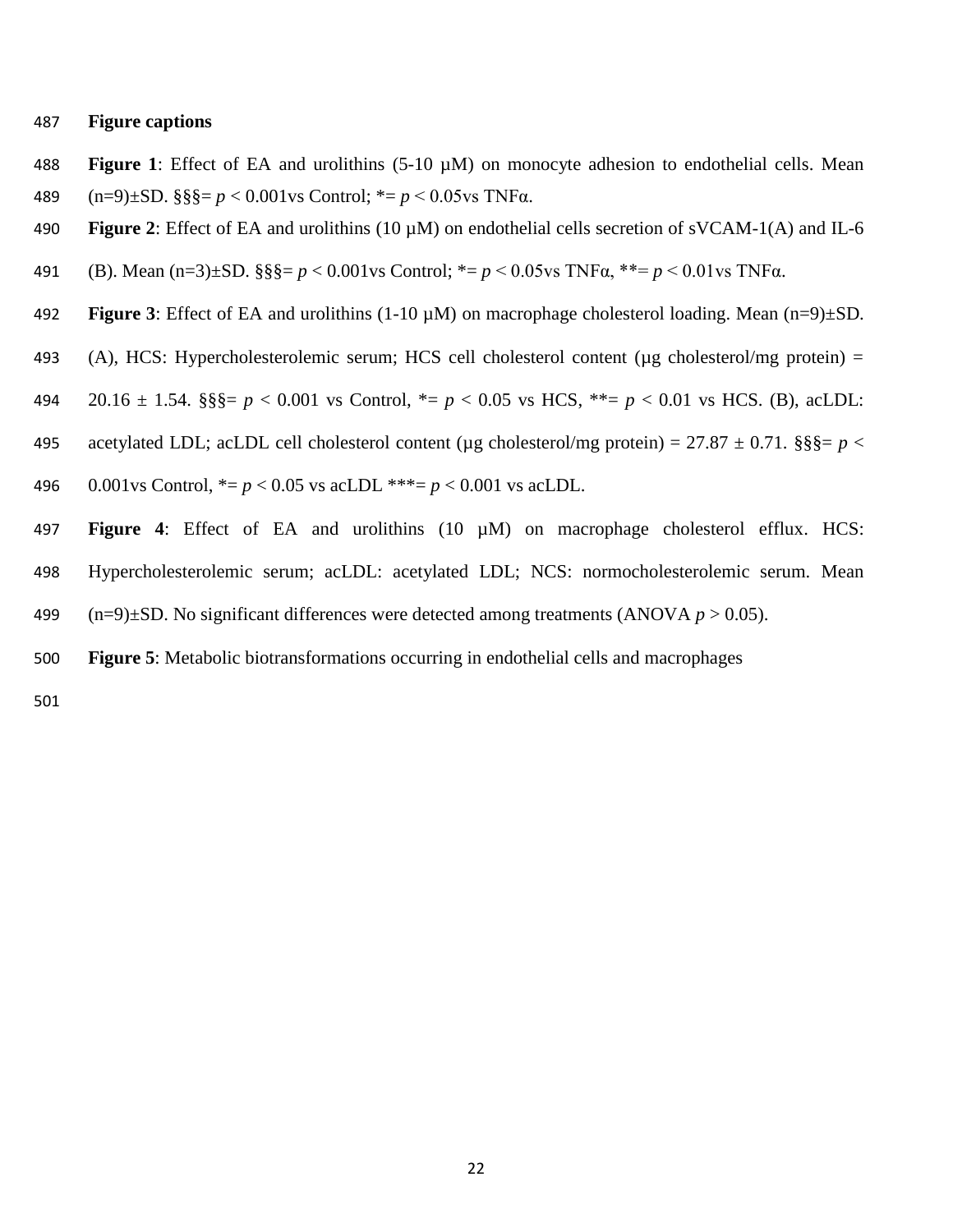502 **Table 1.-** Effect of EA and urolithins (10µM) on macrophage cholesterol content (µg cholesterol/mg 503 protein) (10 µM).

| <b>Treatment</b> | average ± SD     |
|------------------|------------------|
| Control          | $12.94 \pm 0.17$ |
| EА               | $11.38 \pm 0.87$ |
| Uro D            | $13.15 \pm 0.97$ |
| Uro C            | $15.09 \pm 1.64$ |
| Uro A            | $12.96 \pm 0.78$ |
| Uro B            | $13.42 \pm 0.84$ |
| Uro A+Uro B      | $14.75 \pm 1.08$ |

504<br>505 507

505 Mean  $(n=3) \pm SD$ . No significant differences were<br>506 detected among treatments (ANOVA  $p > 0.05$ ). detected among treatments (ANOVA  $p > 0.05$ ).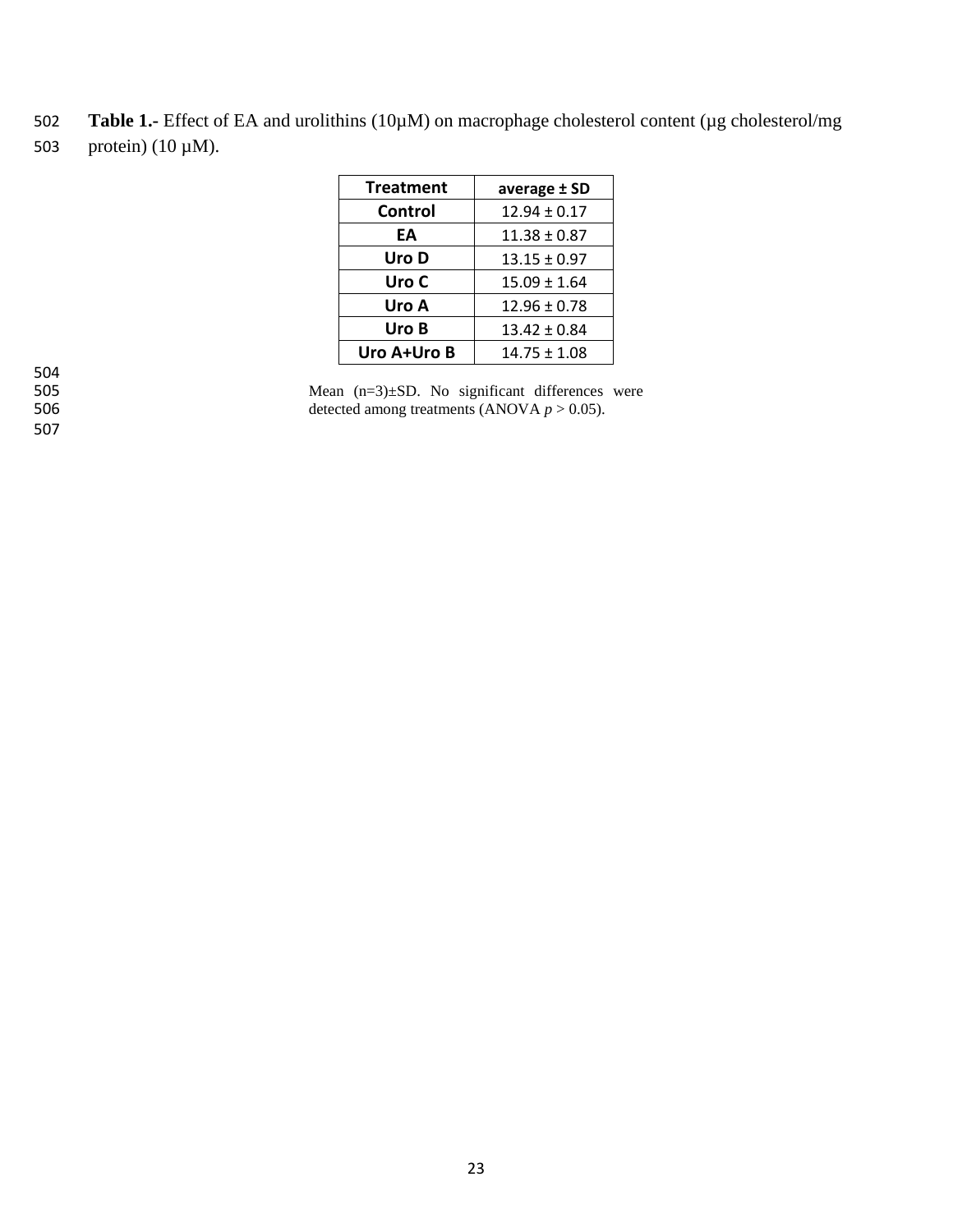| (m/z)<br>(m/z)<br>(min)<br>(m/z)<br>Urolithin B<br>Uro $\, {\bf B}$<br>4.61<br>211<br>167, 182<br>Uro B-sulfate<br>3.75<br>291<br>211<br>167<br>3.28<br>227<br>183, 159, 199<br>Urolithin A<br>Uro A<br>2.22<br>307<br>Uro A-sulfate isomer 1<br>227<br>183<br>307<br>227<br>Uro A-sulfate isomer 2<br>2.50<br>183<br>Urolithin C<br>2.35<br>243<br>215, 199, 226<br>Uro C<br>Uro C-sulfate isomer 1<br>2.13<br>323<br>215<br>243<br>Uro C-sulfate isomer 2<br>2.70<br>323<br>243<br>215<br>3.39<br>257<br>Methyl-O-Uro C isomer 1<br>242, 211, 239<br>Methyl-O-Uro C isomer 2<br>3.58<br>257<br>242, 211<br>Dimethyl-O-Uro C<br>4.43<br>271<br>256, 257<br>187<br>Methyl-O-Uro C-sulfate isomer 1<br>2.56<br>337<br>257<br>214<br>257<br>3.03<br>337<br>Methyl-O-Uro C-sulfate isomer 2<br>214<br>Urolithin D<br>Uro D<br>1.89<br>259<br>241, 213, 231<br>Methyl-O-Uro D<br>3.19<br>273<br>258<br>287<br>Dimethyl-O-Uro D<br>3.68<br>272, 241, 219<br>Ellagic acid<br>1.87<br>301<br>Ellagic acid<br>257, 229<br>Methyl-O-ellagic acid<br>2.94<br>315<br>300<br>Dimethyl-O-ellagic acid<br>329<br>314, 215<br>3.98<br>509<br>510<br>511<br>512<br>513<br>514<br>515<br>516<br>517<br>518<br>519<br>520<br>521<br>522 | Compound | <b>Derived Metabolite</b> | Retention<br>time | $[M-H]$ | $MS2$ ion<br>fragments | $MS3$ ion<br>fragments |
|-----------------------------------------------------------------------------------------------------------------------------------------------------------------------------------------------------------------------------------------------------------------------------------------------------------------------------------------------------------------------------------------------------------------------------------------------------------------------------------------------------------------------------------------------------------------------------------------------------------------------------------------------------------------------------------------------------------------------------------------------------------------------------------------------------------------------------------------------------------------------------------------------------------------------------------------------------------------------------------------------------------------------------------------------------------------------------------------------------------------------------------------------------------------------------------------------------------------------|----------|---------------------------|-------------------|---------|------------------------|------------------------|
|                                                                                                                                                                                                                                                                                                                                                                                                                                                                                                                                                                                                                                                                                                                                                                                                                                                                                                                                                                                                                                                                                                                                                                                                                       |          |                           |                   |         |                        |                        |
|                                                                                                                                                                                                                                                                                                                                                                                                                                                                                                                                                                                                                                                                                                                                                                                                                                                                                                                                                                                                                                                                                                                                                                                                                       |          |                           |                   |         |                        |                        |
|                                                                                                                                                                                                                                                                                                                                                                                                                                                                                                                                                                                                                                                                                                                                                                                                                                                                                                                                                                                                                                                                                                                                                                                                                       |          |                           |                   |         |                        |                        |
|                                                                                                                                                                                                                                                                                                                                                                                                                                                                                                                                                                                                                                                                                                                                                                                                                                                                                                                                                                                                                                                                                                                                                                                                                       |          |                           |                   |         |                        |                        |
|                                                                                                                                                                                                                                                                                                                                                                                                                                                                                                                                                                                                                                                                                                                                                                                                                                                                                                                                                                                                                                                                                                                                                                                                                       |          |                           |                   |         |                        |                        |
|                                                                                                                                                                                                                                                                                                                                                                                                                                                                                                                                                                                                                                                                                                                                                                                                                                                                                                                                                                                                                                                                                                                                                                                                                       |          |                           |                   |         |                        |                        |
|                                                                                                                                                                                                                                                                                                                                                                                                                                                                                                                                                                                                                                                                                                                                                                                                                                                                                                                                                                                                                                                                                                                                                                                                                       |          |                           |                   |         |                        |                        |
|                                                                                                                                                                                                                                                                                                                                                                                                                                                                                                                                                                                                                                                                                                                                                                                                                                                                                                                                                                                                                                                                                                                                                                                                                       |          |                           |                   |         |                        |                        |
|                                                                                                                                                                                                                                                                                                                                                                                                                                                                                                                                                                                                                                                                                                                                                                                                                                                                                                                                                                                                                                                                                                                                                                                                                       |          |                           |                   |         |                        |                        |
|                                                                                                                                                                                                                                                                                                                                                                                                                                                                                                                                                                                                                                                                                                                                                                                                                                                                                                                                                                                                                                                                                                                                                                                                                       |          |                           |                   |         |                        |                        |
|                                                                                                                                                                                                                                                                                                                                                                                                                                                                                                                                                                                                                                                                                                                                                                                                                                                                                                                                                                                                                                                                                                                                                                                                                       |          |                           |                   |         |                        |                        |
|                                                                                                                                                                                                                                                                                                                                                                                                                                                                                                                                                                                                                                                                                                                                                                                                                                                                                                                                                                                                                                                                                                                                                                                                                       |          |                           |                   |         |                        |                        |
|                                                                                                                                                                                                                                                                                                                                                                                                                                                                                                                                                                                                                                                                                                                                                                                                                                                                                                                                                                                                                                                                                                                                                                                                                       |          |                           |                   |         |                        |                        |
|                                                                                                                                                                                                                                                                                                                                                                                                                                                                                                                                                                                                                                                                                                                                                                                                                                                                                                                                                                                                                                                                                                                                                                                                                       |          |                           |                   |         |                        |                        |
|                                                                                                                                                                                                                                                                                                                                                                                                                                                                                                                                                                                                                                                                                                                                                                                                                                                                                                                                                                                                                                                                                                                                                                                                                       |          |                           |                   |         |                        |                        |
|                                                                                                                                                                                                                                                                                                                                                                                                                                                                                                                                                                                                                                                                                                                                                                                                                                                                                                                                                                                                                                                                                                                                                                                                                       |          |                           |                   |         |                        |                        |
|                                                                                                                                                                                                                                                                                                                                                                                                                                                                                                                                                                                                                                                                                                                                                                                                                                                                                                                                                                                                                                                                                                                                                                                                                       |          |                           |                   |         |                        |                        |
|                                                                                                                                                                                                                                                                                                                                                                                                                                                                                                                                                                                                                                                                                                                                                                                                                                                                                                                                                                                                                                                                                                                                                                                                                       |          |                           |                   |         |                        |                        |
|                                                                                                                                                                                                                                                                                                                                                                                                                                                                                                                                                                                                                                                                                                                                                                                                                                                                                                                                                                                                                                                                                                                                                                                                                       |          |                           |                   |         |                        |                        |
|                                                                                                                                                                                                                                                                                                                                                                                                                                                                                                                                                                                                                                                                                                                                                                                                                                                                                                                                                                                                                                                                                                                                                                                                                       |          |                           |                   |         |                        |                        |
|                                                                                                                                                                                                                                                                                                                                                                                                                                                                                                                                                                                                                                                                                                                                                                                                                                                                                                                                                                                                                                                                                                                                                                                                                       |          |                           |                   |         |                        |                        |
|                                                                                                                                                                                                                                                                                                                                                                                                                                                                                                                                                                                                                                                                                                                                                                                                                                                                                                                                                                                                                                                                                                                                                                                                                       |          |                           |                   |         |                        |                        |
|                                                                                                                                                                                                                                                                                                                                                                                                                                                                                                                                                                                                                                                                                                                                                                                                                                                                                                                                                                                                                                                                                                                                                                                                                       |          |                           |                   |         |                        |                        |
|                                                                                                                                                                                                                                                                                                                                                                                                                                                                                                                                                                                                                                                                                                                                                                                                                                                                                                                                                                                                                                                                                                                                                                                                                       |          |                           |                   |         |                        |                        |
|                                                                                                                                                                                                                                                                                                                                                                                                                                                                                                                                                                                                                                                                                                                                                                                                                                                                                                                                                                                                                                                                                                                                                                                                                       |          |                           |                   |         |                        |                        |
|                                                                                                                                                                                                                                                                                                                                                                                                                                                                                                                                                                                                                                                                                                                                                                                                                                                                                                                                                                                                                                                                                                                                                                                                                       |          |                           |                   |         |                        |                        |
|                                                                                                                                                                                                                                                                                                                                                                                                                                                                                                                                                                                                                                                                                                                                                                                                                                                                                                                                                                                                                                                                                                                                                                                                                       |          |                           |                   |         |                        |                        |
|                                                                                                                                                                                                                                                                                                                                                                                                                                                                                                                                                                                                                                                                                                                                                                                                                                                                                                                                                                                                                                                                                                                                                                                                                       |          |                           |                   |         |                        |                        |
|                                                                                                                                                                                                                                                                                                                                                                                                                                                                                                                                                                                                                                                                                                                                                                                                                                                                                                                                                                                                                                                                                                                                                                                                                       |          |                           |                   |         |                        |                        |
|                                                                                                                                                                                                                                                                                                                                                                                                                                                                                                                                                                                                                                                                                                                                                                                                                                                                                                                                                                                                                                                                                                                                                                                                                       |          |                           |                   |         |                        |                        |
|                                                                                                                                                                                                                                                                                                                                                                                                                                                                                                                                                                                                                                                                                                                                                                                                                                                                                                                                                                                                                                                                                                                                                                                                                       |          |                           |                   |         |                        |                        |
|                                                                                                                                                                                                                                                                                                                                                                                                                                                                                                                                                                                                                                                                                                                                                                                                                                                                                                                                                                                                                                                                                                                                                                                                                       |          |                           |                   |         |                        |                        |
|                                                                                                                                                                                                                                                                                                                                                                                                                                                                                                                                                                                                                                                                                                                                                                                                                                                                                                                                                                                                                                                                                                                                                                                                                       |          |                           |                   |         |                        |                        |
|                                                                                                                                                                                                                                                                                                                                                                                                                                                                                                                                                                                                                                                                                                                                                                                                                                                                                                                                                                                                                                                                                                                                                                                                                       |          |                           |                   |         |                        |                        |
|                                                                                                                                                                                                                                                                                                                                                                                                                                                                                                                                                                                                                                                                                                                                                                                                                                                                                                                                                                                                                                                                                                                                                                                                                       |          |                           |                   |         |                        |                        |
|                                                                                                                                                                                                                                                                                                                                                                                                                                                                                                                                                                                                                                                                                                                                                                                                                                                                                                                                                                                                                                                                                                                                                                                                                       |          |                           |                   |         |                        |                        |
|                                                                                                                                                                                                                                                                                                                                                                                                                                                                                                                                                                                                                                                                                                                                                                                                                                                                                                                                                                                                                                                                                                                                                                                                                       |          |                           |                   |         |                        |                        |
|                                                                                                                                                                                                                                                                                                                                                                                                                                                                                                                                                                                                                                                                                                                                                                                                                                                                                                                                                                                                                                                                                                                                                                                                                       |          |                           |                   |         |                        |                        |
|                                                                                                                                                                                                                                                                                                                                                                                                                                                                                                                                                                                                                                                                                                                                                                                                                                                                                                                                                                                                                                                                                                                                                                                                                       |          |                           |                   |         |                        |                        |
|                                                                                                                                                                                                                                                                                                                                                                                                                                                                                                                                                                                                                                                                                                                                                                                                                                                                                                                                                                                                                                                                                                                                                                                                                       |          |                           |                   |         |                        |                        |
|                                                                                                                                                                                                                                                                                                                                                                                                                                                                                                                                                                                                                                                                                                                                                                                                                                                                                                                                                                                                                                                                                                                                                                                                                       |          |                           |                   |         |                        |                        |
|                                                                                                                                                                                                                                                                                                                                                                                                                                                                                                                                                                                                                                                                                                                                                                                                                                                                                                                                                                                                                                                                                                                                                                                                                       |          |                           |                   |         |                        |                        |
|                                                                                                                                                                                                                                                                                                                                                                                                                                                                                                                                                                                                                                                                                                                                                                                                                                                                                                                                                                                                                                                                                                                                                                                                                       |          |                           |                   |         |                        |                        |
|                                                                                                                                                                                                                                                                                                                                                                                                                                                                                                                                                                                                                                                                                                                                                                                                                                                                                                                                                                                                                                                                                                                                                                                                                       |          |                           |                   |         |                        |                        |
|                                                                                                                                                                                                                                                                                                                                                                                                                                                                                                                                                                                                                                                                                                                                                                                                                                                                                                                                                                                                                                                                                                                                                                                                                       |          |                           |                   |         |                        |                        |

508 **Table 2.- Ellagic acid and urolithin metabolites detected in endothelial cells and/or macrophages**.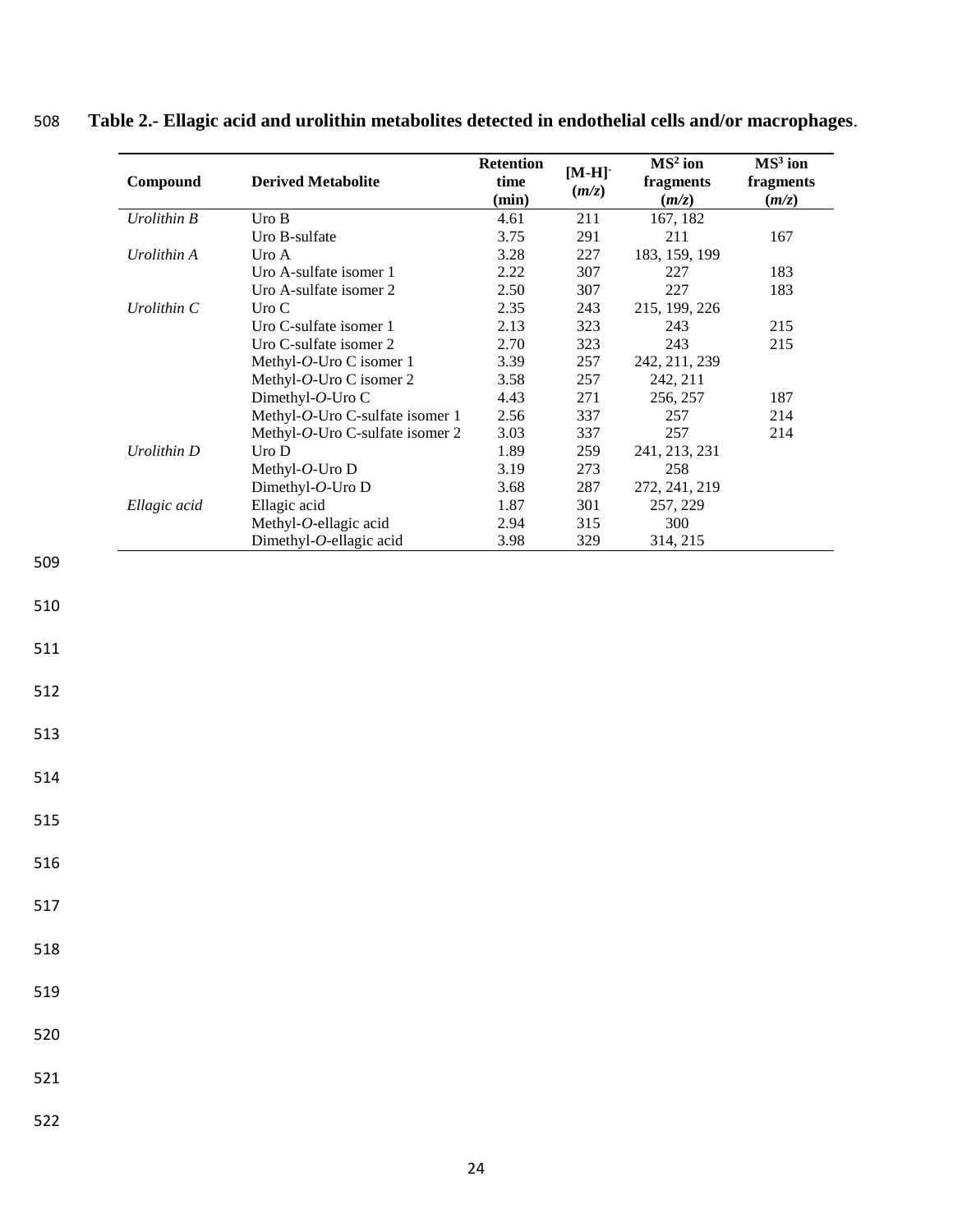Figure 1



- 
- 
- 
- 
- 
- 
- 
-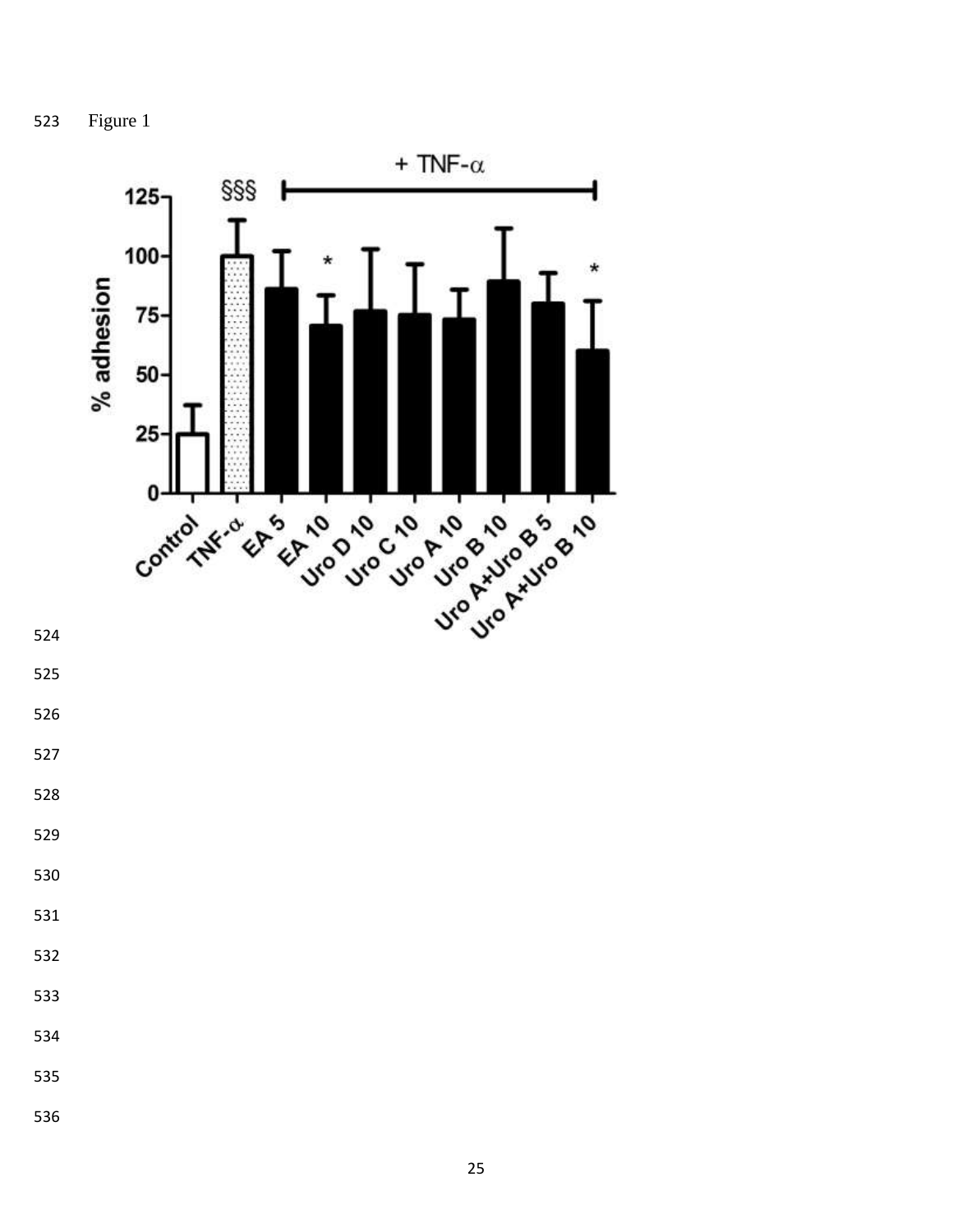

- 
- 
- 
- 
- 
- 
- 
- 
- 
- 
- 
- 
- 
- 
- 
- 
- 
-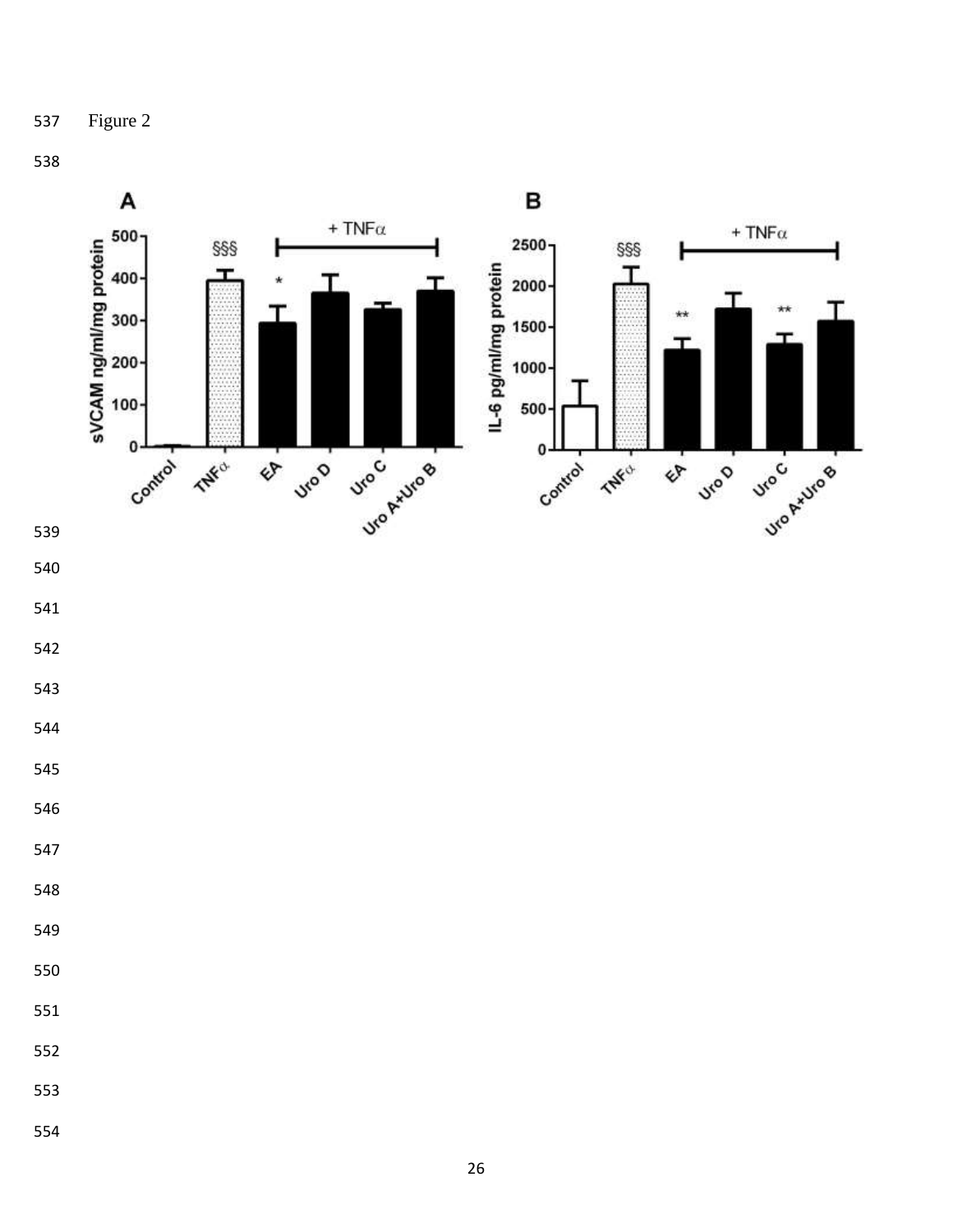

- 
- 
- 
- 
- 
- 
- 
- 
- 
- 
- 
- 
- 
- 
- 
- 
-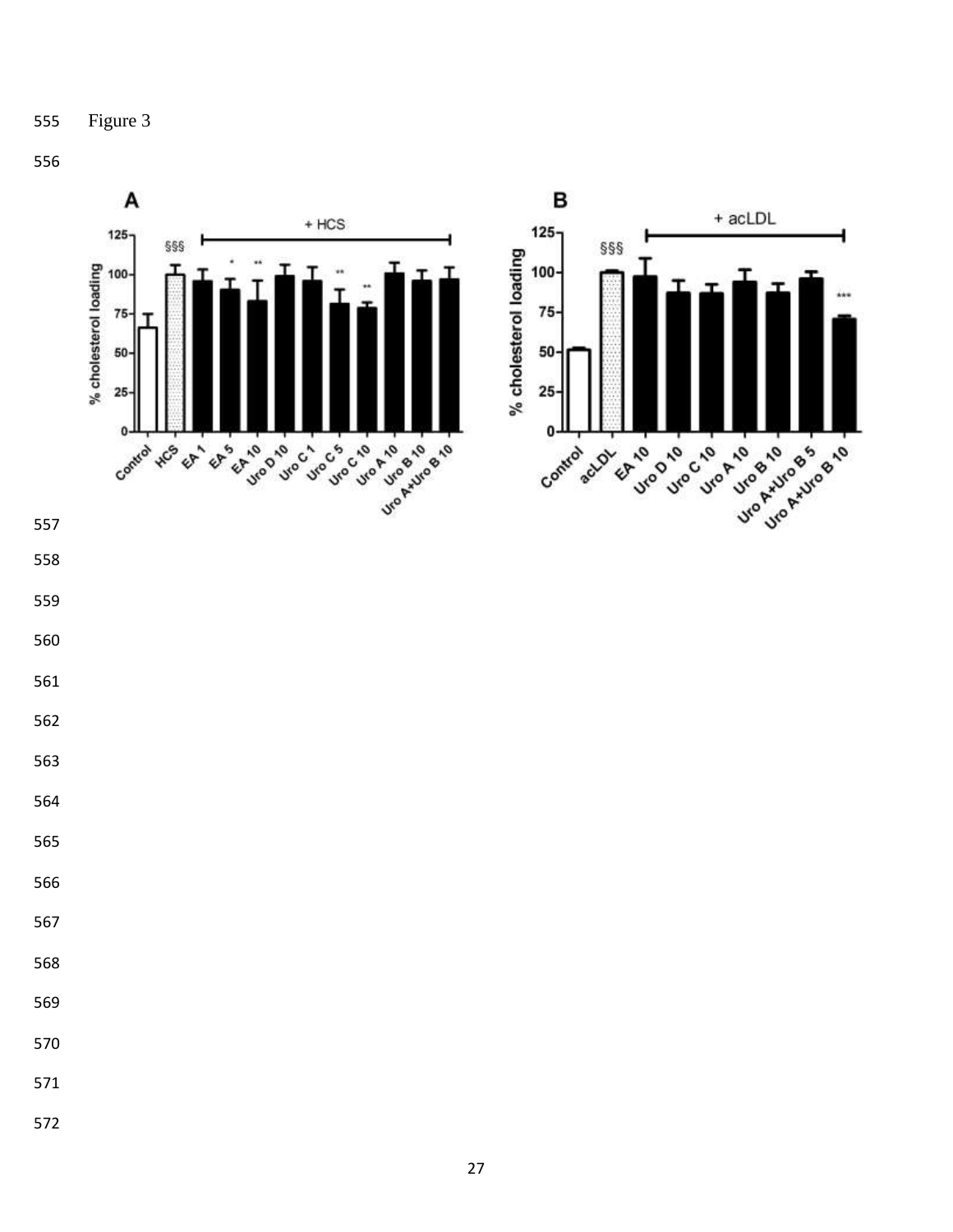

- 
- 
- 
- 
- 
- 
- 
- 
- 
- 
- 
- 
- 
- 
- 
- 
-